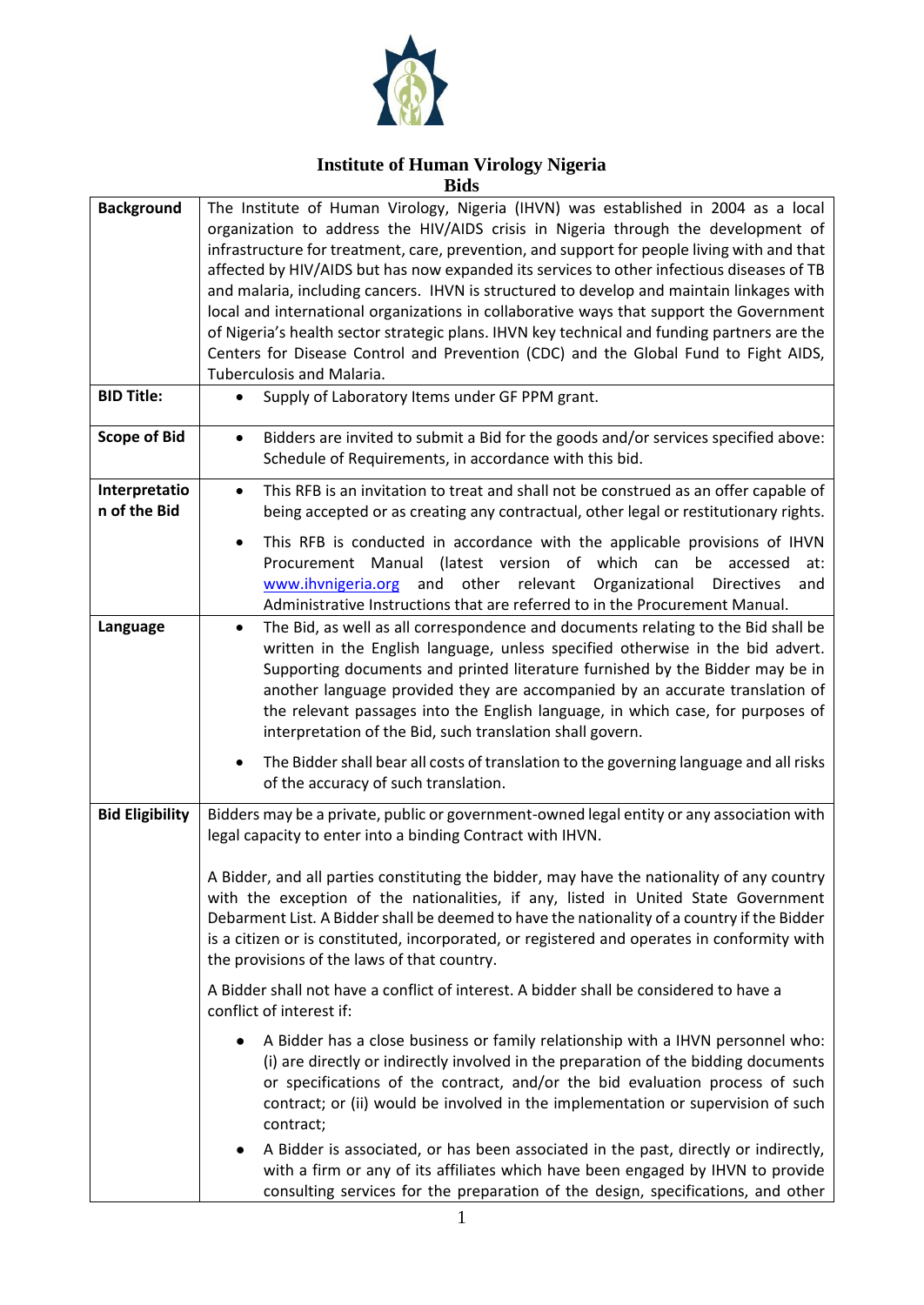|                                                                  | documents to be used for the procurement of the goods, services or works<br>required in the present procurement process;                                                                                                                                                                                                                                                                                                                                                                             |
|------------------------------------------------------------------|------------------------------------------------------------------------------------------------------------------------------------------------------------------------------------------------------------------------------------------------------------------------------------------------------------------------------------------------------------------------------------------------------------------------------------------------------------------------------------------------------|
|                                                                  | A Bidder has an interest in other bidders, including when they have common<br>ownership and/or management. Bidders shall not submit more than one bid,<br>except for alternative offers, if permitted. This will result in the disqualification of<br>all bids in which the Bidder is involved. This includes situations where a firm is the<br>Bidder in one bid and a sub-contractor on another; however, this does not limit<br>the inclusion of a firm as a sub-contractor in more than one bid. |
|                                                                  | Bidders must disclose any actual or potential conflict of interest in the Bid Submission and<br>they shall be deemed ineligible for this procurement process unless such conflict of<br>interest is resolved in a manner acceptable to IHVN. Failure to disclose any actual or<br>potential conflict of interest may lead to the Bidder being sanctioned.                                                                                                                                            |
|                                                                  | A Bidder shall not be eligible to submit a quotation if and when at the time of quotation<br>submission, the Bidder:                                                                                                                                                                                                                                                                                                                                                                                 |
|                                                                  | Is included in any other Ineligibility List from a IHVN partner and if so listed in<br>United State Government Debarment List.                                                                                                                                                                                                                                                                                                                                                                       |
|                                                                  | Is currently suspended from doing business with IHVN and removed from its<br>vendor database(s), for reasons other than engaging in proscribed practices as<br>defined in the IHVN Procurement Policy.                                                                                                                                                                                                                                                                                               |
| Fraud &<br>Corruption,<br><b>Gifts and</b><br><b>Hospitality</b> | $\triangleright$ IHVN strictly enforces a policy of zero tolerance on proscribed practices, including<br>fraud, corruption, collusion, unethical or unprofessional practices, and<br>obstruction of IHVN vendors and requires all bidders/vendors to observe the<br>highest standard of ethics during the procurement process and contract<br>implementation.                                                                                                                                        |
|                                                                  | IHVN's Anti-Fraud email: speakout@ihvnigeria.org can be reached at all times to report<br>any foul play at any level.<br>Bidders/vendors shall not offer gifts or hospitality of any kind to IHVN staff<br>➤<br>members including recreational trips to sporting or cultural events, theme parks<br>or offers of holidays, transportation, or invitations to extravagant lunches or<br>dinners.                                                                                                      |
|                                                                  | In pursuance of this policy, IHVN:<br>a. Shall reject a bid if it determines that the selected bidder has engaged in any<br>corrupt or fraudulent practices in competing for the contract in question.<br>b. Shall declare a vendor ineligible, either indefinitely or for a stated period, to be<br>awarded a contract if at any time it determines that the vendor has engaged in<br>any corrupt or fraudulent practices in competing for, or in executing an IHVN<br>contract.                    |
| <b>Clarification</b><br>of the Bid                               | Bidders may request clarification in relation to the RFB by submitting a written request to<br>the contact stated in the Bid advert, until the time stated as deadline on the RFB.<br>Explanations or interpretations provided by personnel other than the named contact<br>person will not be considered binding or official.                                                                                                                                                                       |
| <b>Bid Currency</b>                                              | The bid shall be made in Naira. If applicable, for comparison and evaluation purposes,<br>IHVN will convert the quotations into USD at the official IHVN rate of exchange in force at<br>the time of the deadline for Bid Submission.                                                                                                                                                                                                                                                                |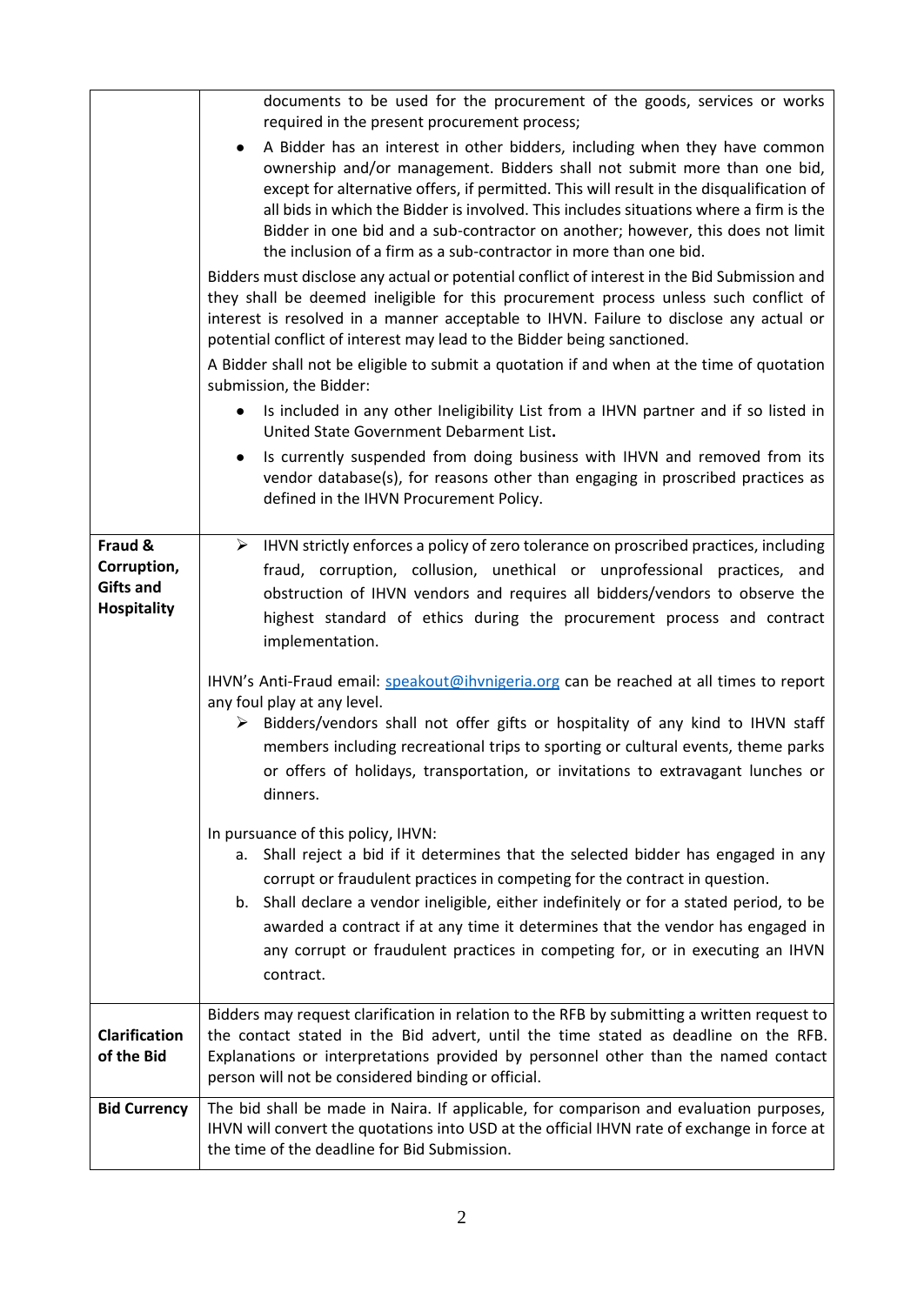|                                                                                                                                                                                                  | IHVN reserves the right not to reject any bid submitted in a currency other than the                                                                                                    |  |
|--------------------------------------------------------------------------------------------------------------------------------------------------------------------------------------------------|-----------------------------------------------------------------------------------------------------------------------------------------------------------------------------------------|--|
|                                                                                                                                                                                                  | mandatory bidding currency. IHVN may accept bid submitted in another currency than                                                                                                      |  |
|                                                                                                                                                                                                  | stated above if the Bidder confirms during clarification of quotations in writing that it will                                                                                          |  |
|                                                                                                                                                                                                  | accept a Contract issued in the mandatory bid currency and that for conversion the official<br>IHVN operational rate of exchange of the day of RFB deadline as stated in Section I: RFB |  |
|                                                                                                                                                                                                  | Particulars shall apply. Regardless of the currency of quotations received, the Contract will                                                                                           |  |
|                                                                                                                                                                                                  | always be issued and subsequent payments will be made in the mandatory bidding                                                                                                          |  |
|                                                                                                                                                                                                  | currency above.                                                                                                                                                                         |  |
|                                                                                                                                                                                                  | Rates in bids shall be fixed. Bids with adjustable rates shall be disqualified.                                                                                                         |  |
| <b>Taxes</b>                                                                                                                                                                                     | Contract sum shall be subjected to deduction of 5% withholding tax                                                                                                                      |  |
| IHVN will ordinarily effect payment within 2 to 3 weeks after receipt/acceptance of the<br>Payment<br>goods/services and on submission of payment documentation.<br><b>Terms</b><br><b>Audit</b> |                                                                                                                                                                                         |  |
|                                                                                                                                                                                                  | IHVN may conduct an audit of the contract awarded to determine its completeness,                                                                                                        |  |
| efficacy as well as the performance of the supplier which will be used as a basis for the<br>engagement of the vendors for future procurements.                                                  |                                                                                                                                                                                         |  |
|                                                                                                                                                                                                  |                                                                                                                                                                                         |  |
| Ability to meet delivery targets within IHVN's specified time period.<br>Requiremen                                                                                                              |                                                                                                                                                                                         |  |
| ts                                                                                                                                                                                               |                                                                                                                                                                                         |  |
| <b>Bid Protest</b>                                                                                                                                                                               | Any Bidder that believes to have been unjustly treated in connection with this RFB                                                                                                      |  |
|                                                                                                                                                                                                  | process or any Contract that may be awarded as a result of such RFB process may submit                                                                                                  |  |
|                                                                                                                                                                                                  | a complaint to IHVN Management through postal service using the address provided on                                                                                                     |  |
|                                                                                                                                                                                                  | IHVN website www.ihvnigeria.org                                                                                                                                                         |  |
| Responsiven                                                                                                                                                                                      | IHVN's determination of a Bid's responsiveness will be based on the contents of the Bid                                                                                                 |  |
| ess of Bid                                                                                                                                                                                       | itself.                                                                                                                                                                                 |  |
|                                                                                                                                                                                                  |                                                                                                                                                                                         |  |
|                                                                                                                                                                                                  | A substantially responsive Bid is one that conforms to all the terms, conditions, and                                                                                                   |  |
|                                                                                                                                                                                                  | specifications of the bid advert without material deviation, reservation, or omission.                                                                                                  |  |
|                                                                                                                                                                                                  | If a Bid is not substantially responsive, it shall be rejected by IHVN and may not                                                                                                      |  |
|                                                                                                                                                                                                  | subsequently be made responsive by the Bidder by correction of the material deviation,                                                                                                  |  |
|                                                                                                                                                                                                  | reservation, or omission.                                                                                                                                                               |  |
| <b>Evaluation of</b>                                                                                                                                                                             |                                                                                                                                                                                         |  |
| <b>Bid</b>                                                                                                                                                                                       | The evaluation team shall review and evaluate the Bids on the basis of their                                                                                                            |  |
|                                                                                                                                                                                                  | responsiveness to the Schedule of Requirements and Technical Specifications and other                                                                                                   |  |
|                                                                                                                                                                                                  | documentation provided, applying the procedure indicated in the bid advert. Absolutely                                                                                                  |  |
|                                                                                                                                                                                                  | no changes may be made by IHVN in the criteria after all Bids have been received.                                                                                                       |  |
|                                                                                                                                                                                                  | IHVN reserves the right to undertake a post-qualification exercise, aimed at determining,                                                                                               |  |
|                                                                                                                                                                                                  | to its satisfaction the validity of the information provided by the Bidder. Such post-                                                                                                  |  |
|                                                                                                                                                                                                  | qualification shall be fully documented and, among those that may be listed in the bid                                                                                                  |  |
|                                                                                                                                                                                                  | advert, may include, but need not be limited to, all or any combination of the following :                                                                                              |  |
|                                                                                                                                                                                                  | (a) Verification of accuracy, correctness and authenticity of the information provided by<br>the bidder on the legal, technical and financial documents submitted; (b)Validation of     |  |
|                                                                                                                                                                                                  | extent of compliance to the IHVN requirements and evaluation criteria based on what                                                                                                     |  |
|                                                                                                                                                                                                  | has so far been found by the evaluation team; (c)Inquiry and reference checking with                                                                                                    |  |
|                                                                                                                                                                                                  | Government entities with jurisdiction on the bidder, or any other entity that may have                                                                                                  |  |
|                                                                                                                                                                                                  | done business with the bidder; (d)Inquiry and reference checking with other previous                                                                                                    |  |
|                                                                                                                                                                                                  | clients on the quality of performance on on-going or previous contracts completed;                                                                                                      |  |
|                                                                                                                                                                                                  | (e)Physical inspection of the bidder's plant, factory, branches or other places where                                                                                                   |  |
|                                                                                                                                                                                                  | business transpires, with or without notice to the bidder; (f)Testing and sampling of<br>completed goods similar to the requirements of IHVN, where available; and (g)Other             |  |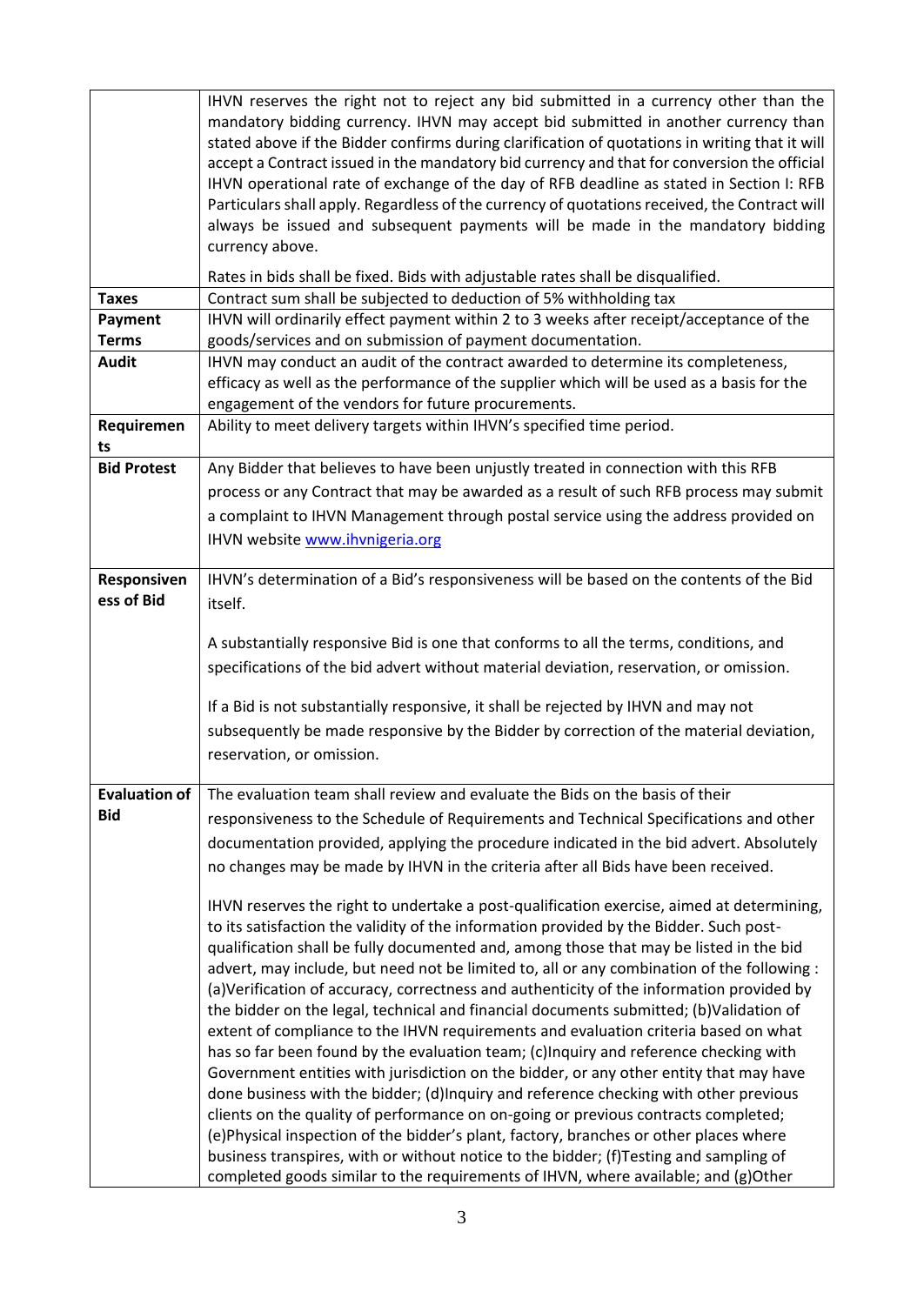|                                                                      | means that IHVN may deem appropriate, at any stage within the selection process, prior                                                                                                                                                                                                                                                                                                                                                                                                                                        |  |
|----------------------------------------------------------------------|-------------------------------------------------------------------------------------------------------------------------------------------------------------------------------------------------------------------------------------------------------------------------------------------------------------------------------------------------------------------------------------------------------------------------------------------------------------------------------------------------------------------------------|--|
|                                                                      | to awarding the contract.                                                                                                                                                                                                                                                                                                                                                                                                                                                                                                     |  |
| Qualification                                                        | <b>General Criteria:</b>                                                                                                                                                                                                                                                                                                                                                                                                                                                                                                      |  |
| <b>Criteria</b>                                                      | The Bidder shall possess the necessary professional and<br>technical qualifications and competence, financial resources,<br>production capability with equipment and other physical<br>facilities, including after-sales service where appropriate,<br>managerial capability, specific experience, reputation, and<br>the personnel to perform the contract.<br>To qualify for a multiple number of lots in a package for which<br>Bids are invited in the Invitation for Bids, The Bidder shall                              |  |
|                                                                      | demonstrate having resources and experience sufficient to<br>meet the aggregate of the qualifying criteria for the<br>individual lots                                                                                                                                                                                                                                                                                                                                                                                         |  |
|                                                                      | <b>Experience Criteria:</b>                                                                                                                                                                                                                                                                                                                                                                                                                                                                                                   |  |
|                                                                      | a minimum number of 3 years of overall<br>(a)<br>experience in the supply of goods and related<br>services;                                                                                                                                                                                                                                                                                                                                                                                                                   |  |
|                                                                      | a minimum production capacity or availability of<br>(b)<br>equipment; and in case of a Bidder offering to<br>supply goods which the Bidder did not<br>manufacture or otherwise produce, the Bidder<br>has been duly authorized by the goods'<br>Manufacturer or producer to supply the goods.                                                                                                                                                                                                                                 |  |
|                                                                      | <b>Financial Criteria:</b>                                                                                                                                                                                                                                                                                                                                                                                                                                                                                                    |  |
|                                                                      | Evidence of satisfactory completion of supply of<br>similar goods of value                                                                                                                                                                                                                                                                                                                                                                                                                                                    |  |
| Award<br><b>Criteria</b>                                             | Prior to expiration of the period of Bid validity, IHVN shall award the contract to the<br>qualified and eligible Bidder that is found to be responsive to the requirements of the<br>Schedule of Requirements and Technical Specification, and has offered the lowest price                                                                                                                                                                                                                                                  |  |
|                                                                      | or the most reasonable price.                                                                                                                                                                                                                                                                                                                                                                                                                                                                                                 |  |
| <b>Bank</b><br><b>Guarantee</b><br>for<br><b>Advanced</b><br>Payment | 1) All contractor shall produce a banker's guarantee or bank certified cheque<br>prior to request for 30% advance payment from the sum of N2.5m and<br>above.<br>70 % of the contract price after delivery.                                                                                                                                                                                                                                                                                                                   |  |
| <b>Supplier</b><br>Code of<br><b>Conduct</b>                         | IHVN is committed to working in partnership with our suppliers to realize the full value<br>of our relationships and to positively contribute to our stakeholder communities and the<br>environment. Therefore, the following conducts are expected from our suppliers:<br>In keeping with our commitment to exercising appropriate standards of<br>professionalism and ethical conduct in all business activities, IHVN will not<br>tolerate bribery or corruption in any form, or any breach of its Anti-Bribery<br>Policy. |  |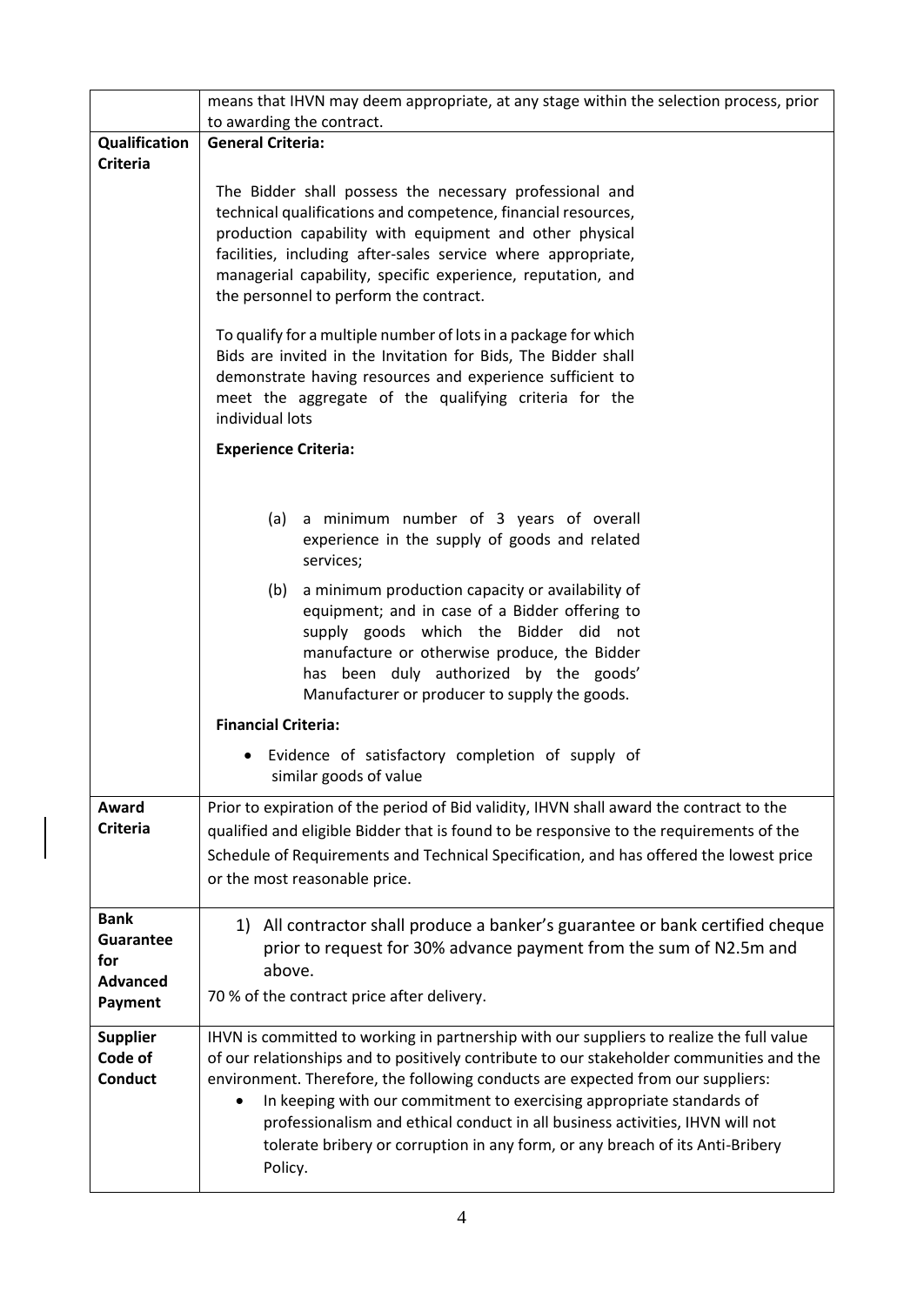|                                                                  | Fraud & Corruption, Gift and Hospitality: IHVN strictly enforces a policy of zero<br>tolerance on proscribed practices, including fraud, corruption, collusion,<br>unethical or unprofessional practices, and obstruction of IHVN vendors and<br>requires all bidders/vendors to observe the highest standard of ethics during the<br>procurement process and contract implementation. IHVN's Anti-Fraud email:<br>speakout@ihvnigeria.org can be reached at all times to report any foul play at<br>any level.<br>Suppliers are expected to maintain accurate records of their activities and<br>performance that clearly demonstrate compliance with all applicable standards,<br>regulations and IHVN requirements.<br>Suppliers must disclose any personal relationships, economic interest or other<br>ties to their business held by an employee or contractor with IHVN.<br>Suppliers shall provide IHVN with high-quality products and services that meet<br>$\bullet$<br>all applicable quality and demonstrate that they have robust Standard<br>Organization of Nigeria requirements in place. We expect suppliers to<br>immediately report to IHVN of any concerns about product safety.<br>Suppliers shall take appropriate measures to secure and protect all confidential<br>$\bullet$<br>information related to its relationship with IHVN and use it only for the purpose<br>authorized under contractual agreement. This obligation shall remain in force<br>regardless of the status of the business relationship.<br>Suppliers to IHVN shall carry out operations with care for the environment and<br>at a minimum will comply with all applicable environmental laws and<br>regulations.<br>Suppliers shall also comply with the full supplier's code of conduct as required by<br>GF. Please find the link:<br>https://www.theglobalfund.org/media/3275/corporate_codeofconductforsuppli<br>ers policy en.pdf<br>Suppliers shall also comply with any additional category specific requirements<br>regarding the goods or services provided to IHVN, for example our requirements<br>in respect of specification. |
|------------------------------------------------------------------|------------------------------------------------------------------------------------------------------------------------------------------------------------------------------------------------------------------------------------------------------------------------------------------------------------------------------------------------------------------------------------------------------------------------------------------------------------------------------------------------------------------------------------------------------------------------------------------------------------------------------------------------------------------------------------------------------------------------------------------------------------------------------------------------------------------------------------------------------------------------------------------------------------------------------------------------------------------------------------------------------------------------------------------------------------------------------------------------------------------------------------------------------------------------------------------------------------------------------------------------------------------------------------------------------------------------------------------------------------------------------------------------------------------------------------------------------------------------------------------------------------------------------------------------------------------------------------------------------------------------------------------------------------------------------------------------------------------------------------------------------------------------------------------------------------------------------------------------------------------------------------------------------------------------------------------------------------------------------------------------------------------------------------------------------------------------------------------------------------------------------------------|
| Pre-<br><b>Selection</b><br><b>Criteria</b><br><b>Submission</b> | The following will constitute the pre-selection criteria on a Yes or No basis:<br>Bids must be properly sealed;<br>$\bullet$<br>Availability of a Company profile;<br>٠<br>All Bidders must include copies of tax clearance certificates for the past three years<br>$\bullet$<br>i.e. 2017,2018, 2019 & 2020 if readily available;<br>Availability of audited financial statements for the last 3 years<br>$\bullet$<br>All bidders must provide evidence of at least two similar Jobs made in the past for<br>$\bullet$<br>IHVN or any other organizations;<br>All bidders must provide proof of registration with the Corporate Affairs Commission<br>٠<br>(CAC);<br>All bidders must provide proof of DUNS certification;<br>٠<br>Bank Reference Letter;<br>٠<br>All bidders must indicate their bid validity period. The bid validity period will be<br>٠<br>90 days, starting from the date of deadline for submission of the bids.                                                                                                                                                                                                                                                                                                                                                                                                                                                                                                                                                                                                                                                                                                                                                                                                                                                                                                                                                                                                                                                                                                                                                                                                |
| Requiremen<br>ts                                                 | All bids must be in ink or type written; submission in pencil will not be accepted;<br>$\bullet$<br>Copies of the complete hard copies of technical and financial bids are to be<br>$\bullet$<br>submitted and marked separately in sealed envelopes must be sent via courier or                                                                                                                                                                                                                                                                                                                                                                                                                                                                                                                                                                                                                                                                                                                                                                                                                                                                                                                                                                                                                                                                                                                                                                                                                                                                                                                                                                                                                                                                                                                                                                                                                                                                                                                                                                                                                                                         |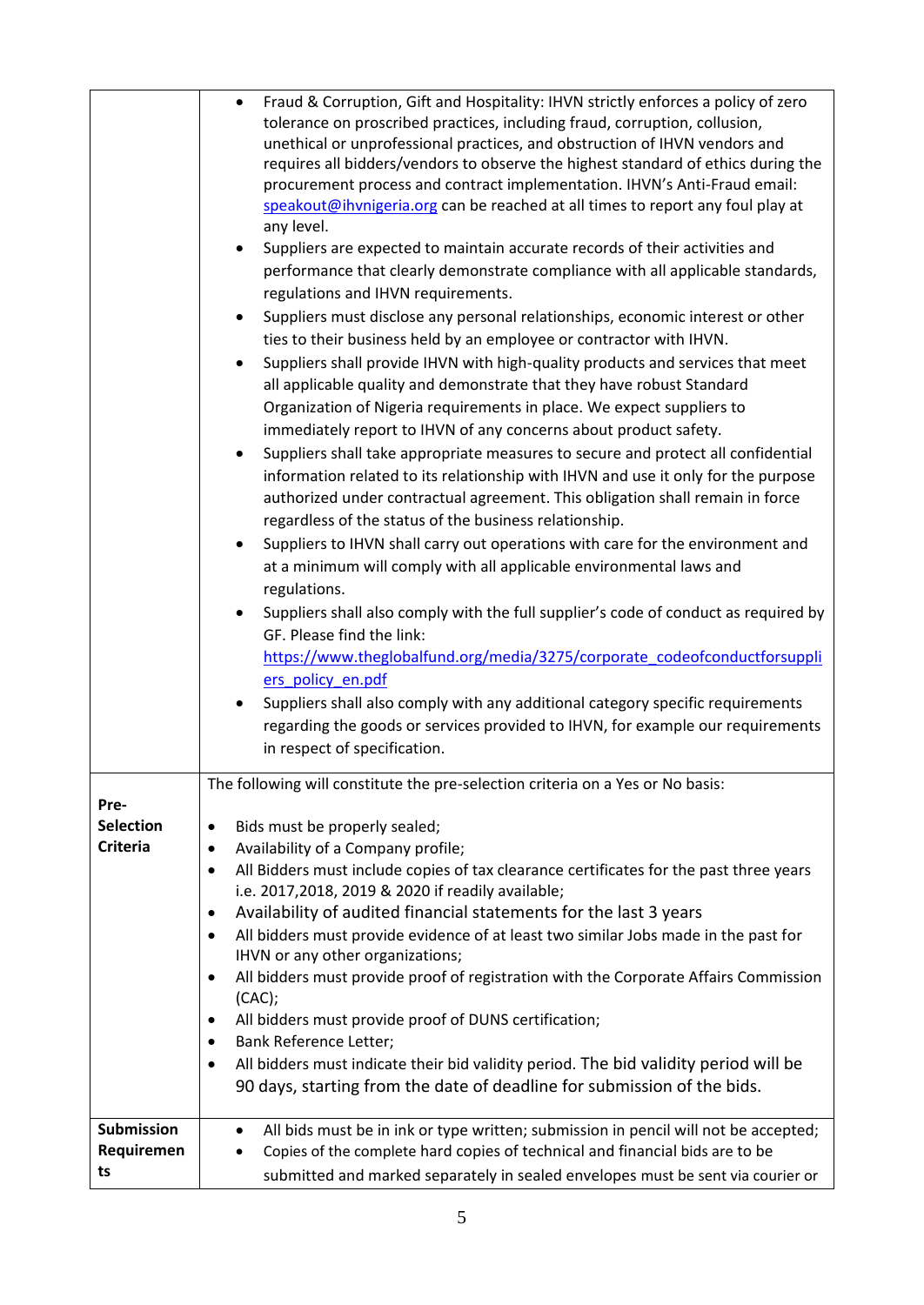|       | hand delivered, in a sealed envelope or parcel to the following address: INSTITUTE                                                  |
|-------|-------------------------------------------------------------------------------------------------------------------------------------|
|       | OF HUMAN VIROLOGY, NIGERIA Pent House, Maina Courts, Plot 252, Herbert                                                              |
|       | Macaulay Way, Central Business District, Abuja, Nigeria. Attn: Procurement Unit;                                                    |
|       |                                                                                                                                     |
|       | Apart from hard copies, all quotations must also be submitted in Excel Format<br>$\bullet$                                          |
|       | (Tables) and Word format (proposals) on a separate flash drives. Any quotation                                                      |
|       | without soft copies (for technical and financial proposals) will not be evaluated. The                                              |
|       | flash drive should be passworded and the password shall be contained in the sealed                                                  |
|       | financial bid envelope;                                                                                                             |
|       | All quotations are inclusive of all associated cost for deliveries (loading and<br>$\bullet$<br>offloading, payment of levies etc); |
|       | Financial evaluation will be based on least cost selection;<br>$\bullet$                                                            |
|       | Bidders must indicate their bids in the bid register before dropping it in our bid box;<br>$\bullet$                                |
|       | All bidders must tender to the detail specification as these are sensitive<br>$\bullet$                                             |
|       | commodities;                                                                                                                        |
|       | The corrected price is what will be considered as the bid price;<br>$\bullet$                                                       |
|       | As time is of the essence, delivery of goods shall be within 6 to 8 weeks from the<br>$\bullet$                                     |
|       | date of receipt of L.P.O by contractor.                                                                                             |
|       | Bidders must attach a copy of the products catalogue of the bided items or get a                                                    |
|       | sample ready for verification at the time of bid evaluation;                                                                        |
|       | Bid must be in Company's Letter head, duly signed and stamped by an                                                                 |
|       | authorized company representative;                                                                                                  |
|       | All enquiries regarding the proposed application for the above should be                                                            |
|       | addressed to the Deputy Director Procurement/HOD SCM of IHV-Nigeria;                                                                |
|       | All Bids are to be submitted in the bid box at our head office on or before                                                         |
|       | 22/04/2021 @10:00 am                                                                                                                |
| Note* | Bids which must reach us within fifteen (15) working days from the date of this<br>➤                                                |
|       | publication should have the title of the BID written on the "Top Left Hand<br>Corner" of the envelope.                              |
|       | $\triangleright$ We can only achieve our aims of long term success if you provide an outstanding                                    |
|       | service and quality products. To this end, IHVN shall reserve the right to                                                          |
|       | terminate any contract midway or after delivery of services/goods either for                                                        |
|       | non-performance or non-compliance with specification, delivery time and any                                                         |
|       | other terms of the contract.                                                                                                        |
|       |                                                                                                                                     |
|       | Please find the Detailed Specifications/Quantities Required on Annex 1 below.<br>➤                                                  |
|       |                                                                                                                                     |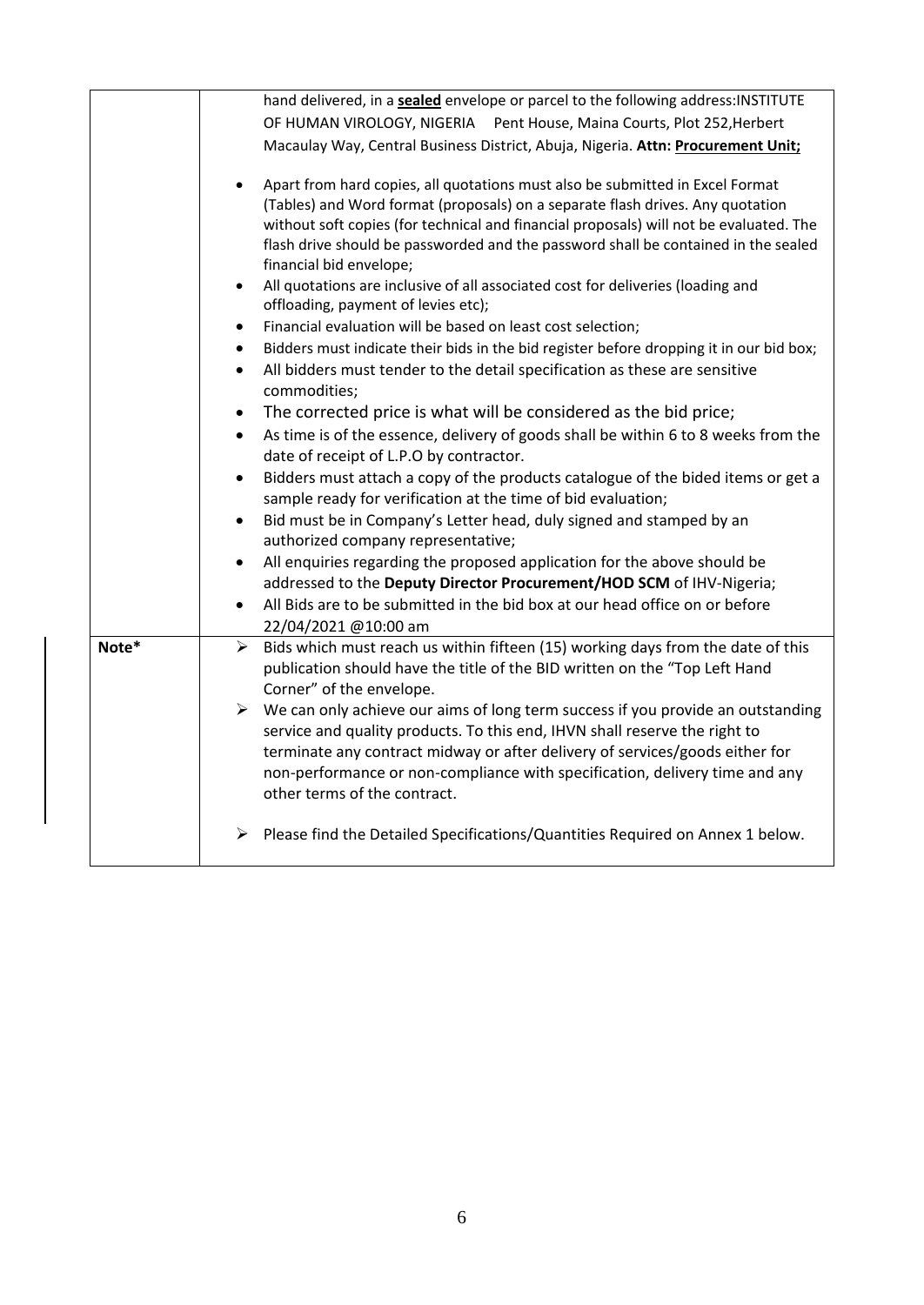### **GENERAL CONDITIONS OF CONTRACT (GCC)**

| 1. | Introduction                        |       | 1.1 The following words and expressions shall have the meanings hereby                                                                                   |
|----|-------------------------------------|-------|----------------------------------------------------------------------------------------------------------------------------------------------------------|
|    |                                     |       | assigned to them:                                                                                                                                        |
|    |                                     |       | a) "Contract" means the Contract Agreement entered into between                                                                                          |
|    |                                     |       | the Purchaser and the Supplier, together with the Contract                                                                                               |
|    |                                     |       | Documents referred to therein, including all attachments,                                                                                                |
|    |                                     |       | appendices, and all documents incorporated by reference                                                                                                  |
|    |                                     |       | therein.                                                                                                                                                 |
|    |                                     |       | b) "Contract Documents" means the documents listed in the                                                                                                |
|    |                                     |       | Contract Agreement, including any amendments thereto.                                                                                                    |
|    |                                     |       | "Contract Price" means the price payable to the Supplier as<br>C)                                                                                        |
|    |                                     |       | specified in the Contract Agreement, subject to such additions                                                                                           |
|    |                                     |       | and adjustments thereto or deductions therefrom, as may be                                                                                               |
|    |                                     |       | made pursuant to the Contract                                                                                                                            |
|    |                                     |       | d) "Day" means calendar day                                                                                                                              |
|    |                                     |       | e) "Completion" means the fulfilment of the Related Services by the                                                                                      |
|    |                                     |       | Supplier in accordance with the terms and conditions set forth in                                                                                        |
|    |                                     |       | the Contract.                                                                                                                                            |
|    |                                     |       | "GCC" means the General Conditions of Contract<br>f)                                                                                                     |
|    |                                     |       | "Goods" means all the commodities, material, equipment, and/or<br>g)                                                                                     |
|    |                                     |       | other materials that the Supplier is required to supply to the                                                                                           |
|    |                                     |       | Purchaser under the Contract                                                                                                                             |
|    |                                     |       | h) "Purchaser's Country" is the country specified in the SCC                                                                                             |
|    |                                     |       | "Purchaser" means the entity purchasing the Goods and Related<br>i)                                                                                      |
|    |                                     |       | Services, as specified in the SCC                                                                                                                        |
|    |                                     |       | "Related Services" means the services incidental to the supply of<br>j)                                                                                  |
|    |                                     |       | the goods, such as insurance, installation, training and initial                                                                                         |
|    |                                     |       | maintenance and other such obligations of the Supplier under                                                                                             |
|    |                                     |       | the Contract                                                                                                                                             |
|    |                                     |       | "BDS" means Bid Data Sheet<br>k)                                                                                                                         |
|    |                                     |       | "SCC" means Special Conditions of Contract.<br>I)                                                                                                        |
|    |                                     |       | m) "Subcontractor" means any person, private or government                                                                                               |
|    |                                     |       | entity, or a combination of the above, to whom any part of the                                                                                           |
|    |                                     |       | Goods to be supplied or execution of any part of the Related                                                                                             |
|    |                                     |       | Services is subcontracted by the Supplier                                                                                                                |
|    |                                     |       | n) "Supplier" means the person, private or government entity, or a                                                                                       |
|    |                                     |       | combination of the above, who's Bid to perform the Contract has                                                                                          |
|    |                                     |       | been accepted by the Purchaser and is named as such in the                                                                                               |
|    |                                     |       | <b>Contract Agreement</b>                                                                                                                                |
|    |                                     |       | "The Project Site, means the place named in the SCC.<br>O)                                                                                               |
| 2. | <b>Contract</b><br><b>Documents</b> | 2.1   | Subject to the order of precedence set forth in the Contract Agreement, all<br>documents forming the Contract (and all parts thereof) are intended to be |
|    |                                     |       | correlative, complementary, and mutually explanatory. The Contract                                                                                       |
|    |                                     |       | Agreement shall be read as a whole.                                                                                                                      |
| 3. | <b>Fraud and</b>                    | 3.1   | IHVN requires compliance with the Institute's Anti-Corruption Guidelines and                                                                             |
|    | Corruption                          |       | its prevailing sanctions policies and procedures as set forth in the in section 2                                                                        |
|    |                                     | above |                                                                                                                                                          |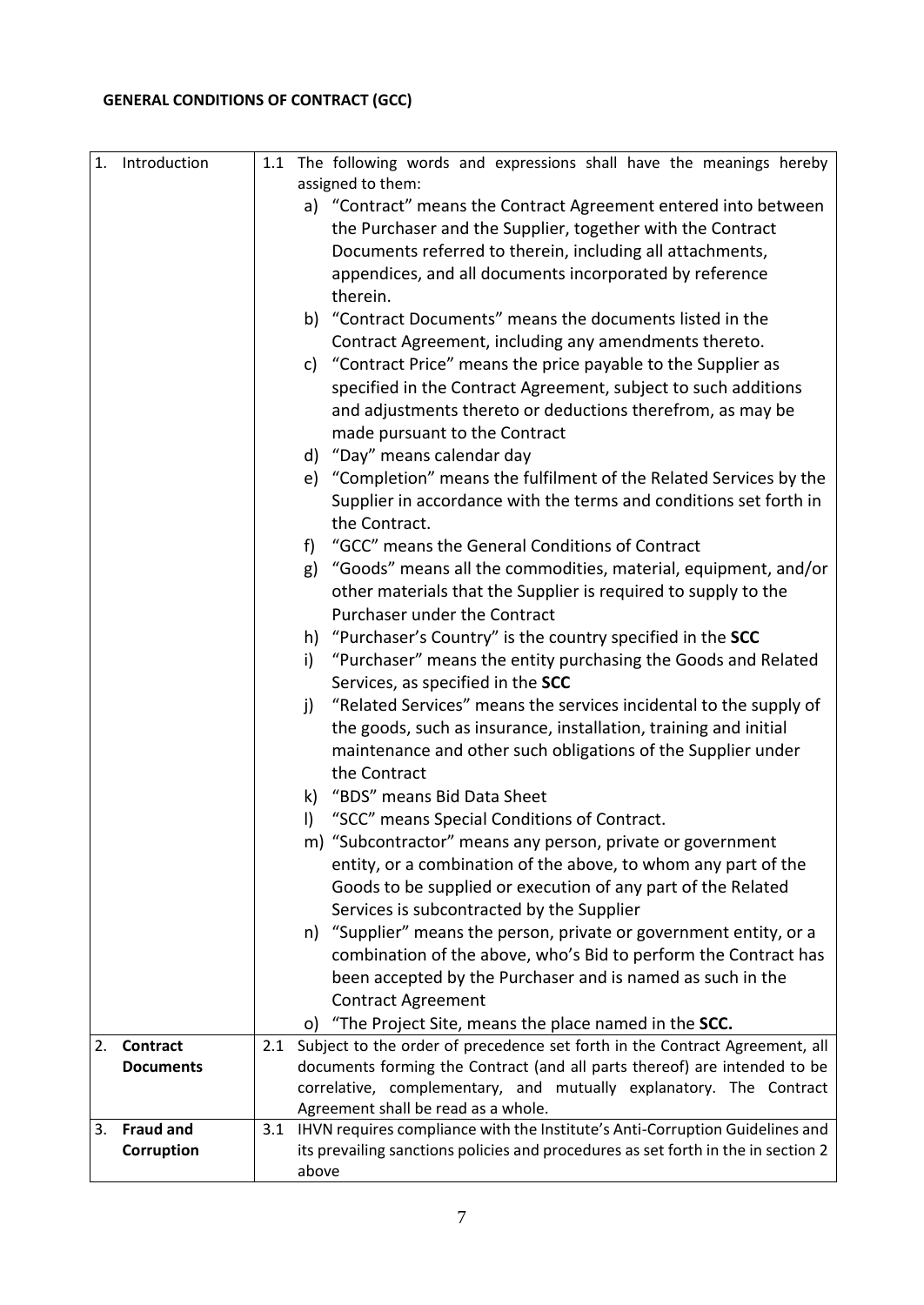| 3.2 The Purchaser requires the Supplier to disclose any commissions or fees that<br>may have been paid or are to be paid to agents or any other party with<br>respect to the Bidding process or execution of the Contract. The information<br>disclosed must include at least the name and address of the agent or other<br>party, the amount and currency, and the purpose of the commission, gratuity<br>or fee.<br>Interpretation<br>If the context so requires it, singular means plural and vice versa<br>4.1<br>4.<br><b>INCOTERMS</b><br>4.2<br>a) Unless inconsistent with any provision of the Contract, the<br>meaning of any trade term and the rights and obligations of |  |
|--------------------------------------------------------------------------------------------------------------------------------------------------------------------------------------------------------------------------------------------------------------------------------------------------------------------------------------------------------------------------------------------------------------------------------------------------------------------------------------------------------------------------------------------------------------------------------------------------------------------------------------------------------------------------------------|--|
|                                                                                                                                                                                                                                                                                                                                                                                                                                                                                                                                                                                                                                                                                      |  |
|                                                                                                                                                                                                                                                                                                                                                                                                                                                                                                                                                                                                                                                                                      |  |
|                                                                                                                                                                                                                                                                                                                                                                                                                                                                                                                                                                                                                                                                                      |  |
|                                                                                                                                                                                                                                                                                                                                                                                                                                                                                                                                                                                                                                                                                      |  |
|                                                                                                                                                                                                                                                                                                                                                                                                                                                                                                                                                                                                                                                                                      |  |
|                                                                                                                                                                                                                                                                                                                                                                                                                                                                                                                                                                                                                                                                                      |  |
|                                                                                                                                                                                                                                                                                                                                                                                                                                                                                                                                                                                                                                                                                      |  |
|                                                                                                                                                                                                                                                                                                                                                                                                                                                                                                                                                                                                                                                                                      |  |
|                                                                                                                                                                                                                                                                                                                                                                                                                                                                                                                                                                                                                                                                                      |  |
|                                                                                                                                                                                                                                                                                                                                                                                                                                                                                                                                                                                                                                                                                      |  |
| parties thereunder shall be as prescribed by INCOTERMS                                                                                                                                                                                                                                                                                                                                                                                                                                                                                                                                                                                                                               |  |
| specified in the SCC                                                                                                                                                                                                                                                                                                                                                                                                                                                                                                                                                                                                                                                                 |  |
| b) The terms DDP and other similar terms, when used, shall be                                                                                                                                                                                                                                                                                                                                                                                                                                                                                                                                                                                                                        |  |
| governed by the rules prescribed in the current edition of                                                                                                                                                                                                                                                                                                                                                                                                                                                                                                                                                                                                                           |  |
| Incoterms specified in the SCC and published by the                                                                                                                                                                                                                                                                                                                                                                                                                                                                                                                                                                                                                                  |  |
| <b>International Chamber of Commerce</b>                                                                                                                                                                                                                                                                                                                                                                                                                                                                                                                                                                                                                                             |  |
| 4.3<br><b>Entire Agreement</b>                                                                                                                                                                                                                                                                                                                                                                                                                                                                                                                                                                                                                                                       |  |
| The Contract constitutes the entire agreement between the Purchaser and the                                                                                                                                                                                                                                                                                                                                                                                                                                                                                                                                                                                                          |  |
| Supplier and supersedes all communications, negotiations and agreements                                                                                                                                                                                                                                                                                                                                                                                                                                                                                                                                                                                                              |  |
| (whether written or oral) of the parties with respect thereto made prior to the                                                                                                                                                                                                                                                                                                                                                                                                                                                                                                                                                                                                      |  |
| date of Contract.                                                                                                                                                                                                                                                                                                                                                                                                                                                                                                                                                                                                                                                                    |  |
|                                                                                                                                                                                                                                                                                                                                                                                                                                                                                                                                                                                                                                                                                      |  |
| 4.4 Amendment                                                                                                                                                                                                                                                                                                                                                                                                                                                                                                                                                                                                                                                                        |  |
| No amendment or other variation of the Contract shall be valid unless it is in                                                                                                                                                                                                                                                                                                                                                                                                                                                                                                                                                                                                       |  |
|                                                                                                                                                                                                                                                                                                                                                                                                                                                                                                                                                                                                                                                                                      |  |
| writing, is dated, expressly refers to the Contract, and is signed by a duly                                                                                                                                                                                                                                                                                                                                                                                                                                                                                                                                                                                                         |  |
| authorized representative of each party thereto.                                                                                                                                                                                                                                                                                                                                                                                                                                                                                                                                                                                                                                     |  |
| 4.5<br>Non waiver                                                                                                                                                                                                                                                                                                                                                                                                                                                                                                                                                                                                                                                                    |  |
| a) Subject to GCC Sub-Clause 4.5(b) below, no relaxation,                                                                                                                                                                                                                                                                                                                                                                                                                                                                                                                                                                                                                            |  |
|                                                                                                                                                                                                                                                                                                                                                                                                                                                                                                                                                                                                                                                                                      |  |
| forbearance, delay, or indulgence by either party in enforcing                                                                                                                                                                                                                                                                                                                                                                                                                                                                                                                                                                                                                       |  |
| any of the terms and conditions of the Contract or the granting                                                                                                                                                                                                                                                                                                                                                                                                                                                                                                                                                                                                                      |  |
| of time by either party to the other shall prejudice, affect, or                                                                                                                                                                                                                                                                                                                                                                                                                                                                                                                                                                                                                     |  |
| restrict the rights of that party under the Contract, neither shall                                                                                                                                                                                                                                                                                                                                                                                                                                                                                                                                                                                                                  |  |
| any waiver by either party of any breach of Contract operate as                                                                                                                                                                                                                                                                                                                                                                                                                                                                                                                                                                                                                      |  |
| waiver of any subsequent or continuing breach of Contract.                                                                                                                                                                                                                                                                                                                                                                                                                                                                                                                                                                                                                           |  |
| b) Any waiver of a party's rights, powers, or remedies under the                                                                                                                                                                                                                                                                                                                                                                                                                                                                                                                                                                                                                     |  |
| Contract must be in writing, dated, and signed by an authorized                                                                                                                                                                                                                                                                                                                                                                                                                                                                                                                                                                                                                      |  |
| representative of the party granting such waiver, and must                                                                                                                                                                                                                                                                                                                                                                                                                                                                                                                                                                                                                           |  |
| specify the right and the extent to which it is being waived                                                                                                                                                                                                                                                                                                                                                                                                                                                                                                                                                                                                                         |  |
| 4.6 Severability                                                                                                                                                                                                                                                                                                                                                                                                                                                                                                                                                                                                                                                                     |  |
| If any provision or condition of the Contract is prohibited or rendered invalid or                                                                                                                                                                                                                                                                                                                                                                                                                                                                                                                                                                                                   |  |
| unenforceable, such prohibition, invalidity or unenforceability shall not affect the                                                                                                                                                                                                                                                                                                                                                                                                                                                                                                                                                                                                 |  |
| validity or enforceability of any other provisions and conditions of the Contract.                                                                                                                                                                                                                                                                                                                                                                                                                                                                                                                                                                                                   |  |
|                                                                                                                                                                                                                                                                                                                                                                                                                                                                                                                                                                                                                                                                                      |  |
| The Contract as well as all correspondence and documents relating to the<br>5.<br>Language<br>5.1                                                                                                                                                                                                                                                                                                                                                                                                                                                                                                                                                                                    |  |
| Contract exchanged by the Supplier and the Purchaser, shall be written in the                                                                                                                                                                                                                                                                                                                                                                                                                                                                                                                                                                                                        |  |
| language specified in the SCC. Supporting documents and printed literature                                                                                                                                                                                                                                                                                                                                                                                                                                                                                                                                                                                                           |  |
| that are part of the Contract may be in another language provided they are                                                                                                                                                                                                                                                                                                                                                                                                                                                                                                                                                                                                           |  |
| accompanied by an accurate translation of the relevant passages in the<br>language specified, in which case, for purposes of interpretation of the                                                                                                                                                                                                                                                                                                                                                                                                                                                                                                                                   |  |
|                                                                                                                                                                                                                                                                                                                                                                                                                                                                                                                                                                                                                                                                                      |  |
|                                                                                                                                                                                                                                                                                                                                                                                                                                                                                                                                                                                                                                                                                      |  |
|                                                                                                                                                                                                                                                                                                                                                                                                                                                                                                                                                                                                                                                                                      |  |
|                                                                                                                                                                                                                                                                                                                                                                                                                                                                                                                                                                                                                                                                                      |  |
|                                                                                                                                                                                                                                                                                                                                                                                                                                                                                                                                                                                                                                                                                      |  |
|                                                                                                                                                                                                                                                                                                                                                                                                                                                                                                                                                                                                                                                                                      |  |
|                                                                                                                                                                                                                                                                                                                                                                                                                                                                                                                                                                                                                                                                                      |  |
|                                                                                                                                                                                                                                                                                                                                                                                                                                                                                                                                                                                                                                                                                      |  |
|                                                                                                                                                                                                                                                                                                                                                                                                                                                                                                                                                                                                                                                                                      |  |
|                                                                                                                                                                                                                                                                                                                                                                                                                                                                                                                                                                                                                                                                                      |  |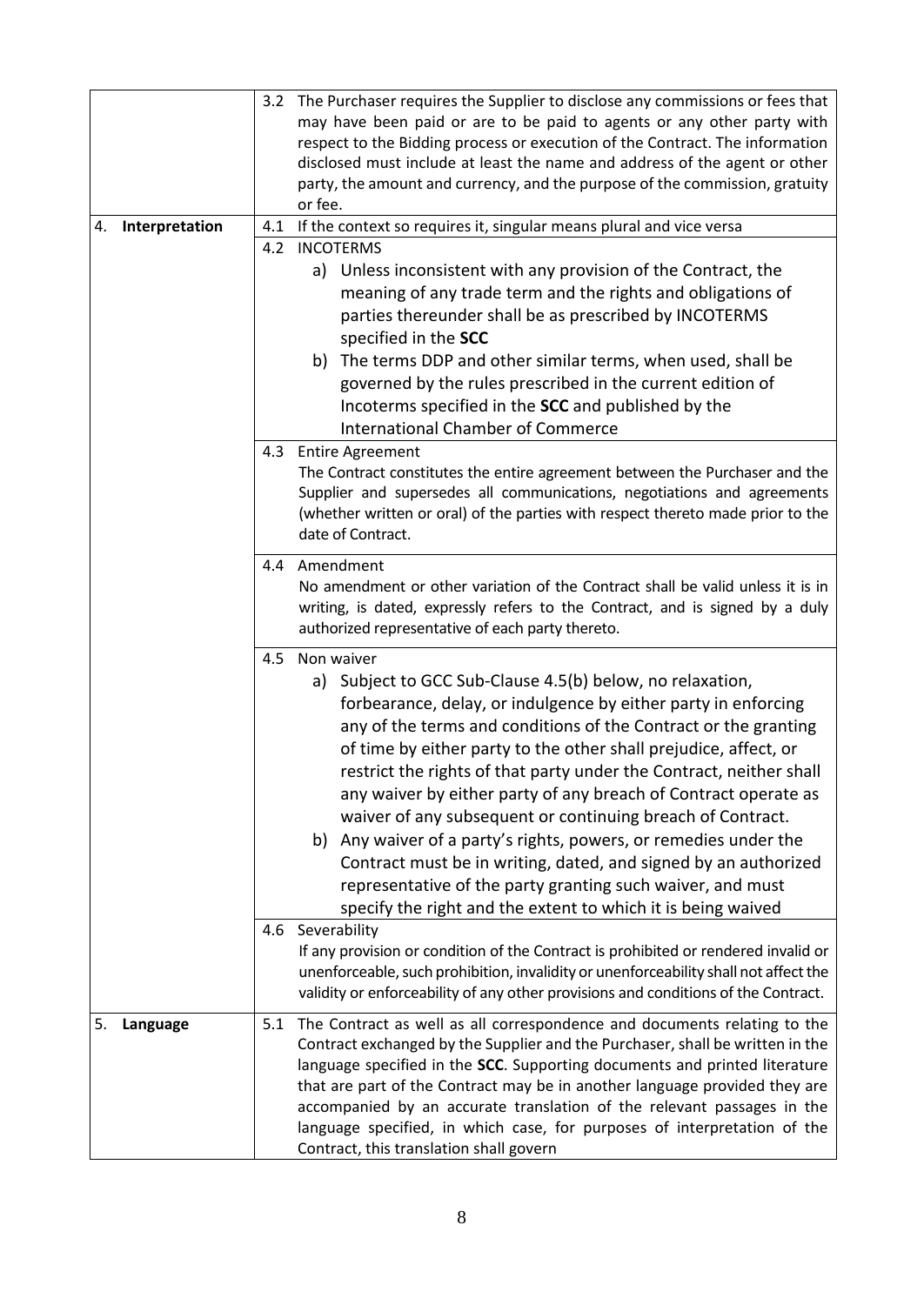|    |                                        | 5.2 The Supplier shall bear all costs of translation to the governing language and                                                                                            |  |
|----|----------------------------------------|-------------------------------------------------------------------------------------------------------------------------------------------------------------------------------|--|
|    |                                        | all risks of the accuracy of such translation, for documents provided by the<br>Supplier.                                                                                     |  |
| 6. | Joint Venture,<br><b>Consortium or</b> | If the Supplier is a joint venture, consortium, or association, all of the parties<br>6.1<br>shall be jointly and severally liable to the Purchaser for the fulfilment of the |  |
|    | <b>Association</b>                     | provisions of the Contract and shall designate one party to act as a leader                                                                                                   |  |
|    |                                        | with authority to bind the joint venture, consortium, or association. The                                                                                                     |  |
|    |                                        | composition or the constitution of the joint venture, consortium, or                                                                                                          |  |
|    |                                        | association shall not be altered without the prior consent of the Purchaser.                                                                                                  |  |
| 7. | Eligibility                            | A Supplier or Subcontractor shall be deemed to have the nationality of a<br>7.1                                                                                               |  |
|    |                                        | country if it is a citizen or constituted, incorporated, or registered, and<br>operates in conformity with the provisions of the laws of that country.                        |  |
|    |                                        | 7.2 All Goods and Related Services to be supplied under the Contract and                                                                                                      |  |
|    |                                        | financed by the Institute shall have their origin in Eligible Countries. For the                                                                                              |  |
|    |                                        | purpose of this Clause, origin means the country where the goods have been                                                                                                    |  |
|    |                                        | grown, mined, cultivated, produced, manufactured, or processed; or through                                                                                                    |  |
|    |                                        | manufacture, processing, or assembly, another commercially recognized                                                                                                         |  |
|    |                                        | article results that differs substantially in its basic characteristics from its<br>components.                                                                               |  |
| 8. | <b>Notices</b>                         | Any notice given by one party to the other pursuant to the Contract shall be<br>8.1                                                                                           |  |
|    |                                        | in writing to the address specified in the SCC. The term "in writing" means                                                                                                   |  |
|    |                                        | communicated in written form with proof of receipt.                                                                                                                           |  |
|    |                                        | A notice shall be effective when delivered or on the notice's effective date,<br>8.2                                                                                          |  |
|    |                                        | whichever is later.                                                                                                                                                           |  |
| 9. | <b>Governing Law</b>                   | The Contract shall be governed by and interpreted in accordance with the<br>9.1                                                                                               |  |
|    |                                        | laws of the Purchaser's Country, unless otherwise specified in the SCC.                                                                                                       |  |
|    |                                        | Throughout the execution of the Contract, the Supplier shall comply with the<br>9.2<br>import of goods and services prohibitions in the Purchaser's Country when as           |  |
|    |                                        | a matter of law or official regulations, the purchaser's country prohibits                                                                                                    |  |
|    |                                        | commercial relations with that country.                                                                                                                                       |  |
|    | 10. Settlement of                      | 10.1 The Purchaser and the Supplier shall make every effort to resolve amicably                                                                                               |  |
|    | <b>Disputes</b>                        | by direct informal negotiation any disagreement or dispute arising between                                                                                                    |  |
|    |                                        | them under or in connection with the Contract                                                                                                                                 |  |
|    |                                        | 10.2 If, after twenty-eight (28) days, the parties have failed to resolve their dispute<br>or difference by such mutual consultation, then either the Purchaser or the        |  |
|    |                                        | Supplier may give notice to the other party of its intention to commence                                                                                                      |  |
|    |                                        | arbitration, as hereinafter provided, as to the matter in dispute, and no                                                                                                     |  |
|    |                                        | arbitration in respect of this matter may be commenced unless such notice is                                                                                                  |  |
|    |                                        | given. Any dispute or difference in respect of which a notice of intention to                                                                                                 |  |
|    |                                        | commence arbitration has been given in accordance with this Clause shall be                                                                                                   |  |
|    |                                        | finally settled by arbitration. Arbitration may be commenced prior to or after                                                                                                |  |
|    |                                        | delivery of the Goods under the Contract. Arbitration proceedings shall be<br>conducted in accordance with the rules of procedure specified in the SCC.                       |  |
|    |                                        | 10.3 Notwithstanding any reference to arbitration herein,                                                                                                                     |  |
|    |                                        | a) the parties shall continue to perform their respective                                                                                                                     |  |
|    |                                        | obligations under the Contract unless they otherwise agree; and                                                                                                               |  |
|    |                                        | b) the Purchaser shall pay the Supplier any monies due the                                                                                                                    |  |
|    |                                        | Supplier.                                                                                                                                                                     |  |
|    | 11. Inspections and                    | 11.1 The Supplier shall keep, and shall make all reasonable efforts to cause its                                                                                              |  |
|    | Audit by the                           | Subcontractors to keep, accurate and systematic accounts and records in                                                                                                       |  |
|    | Institute                              | respect of the Goods in such form and details as will clearly identify relevant                                                                                               |  |
|    |                                        | time changes and costs                                                                                                                                                        |  |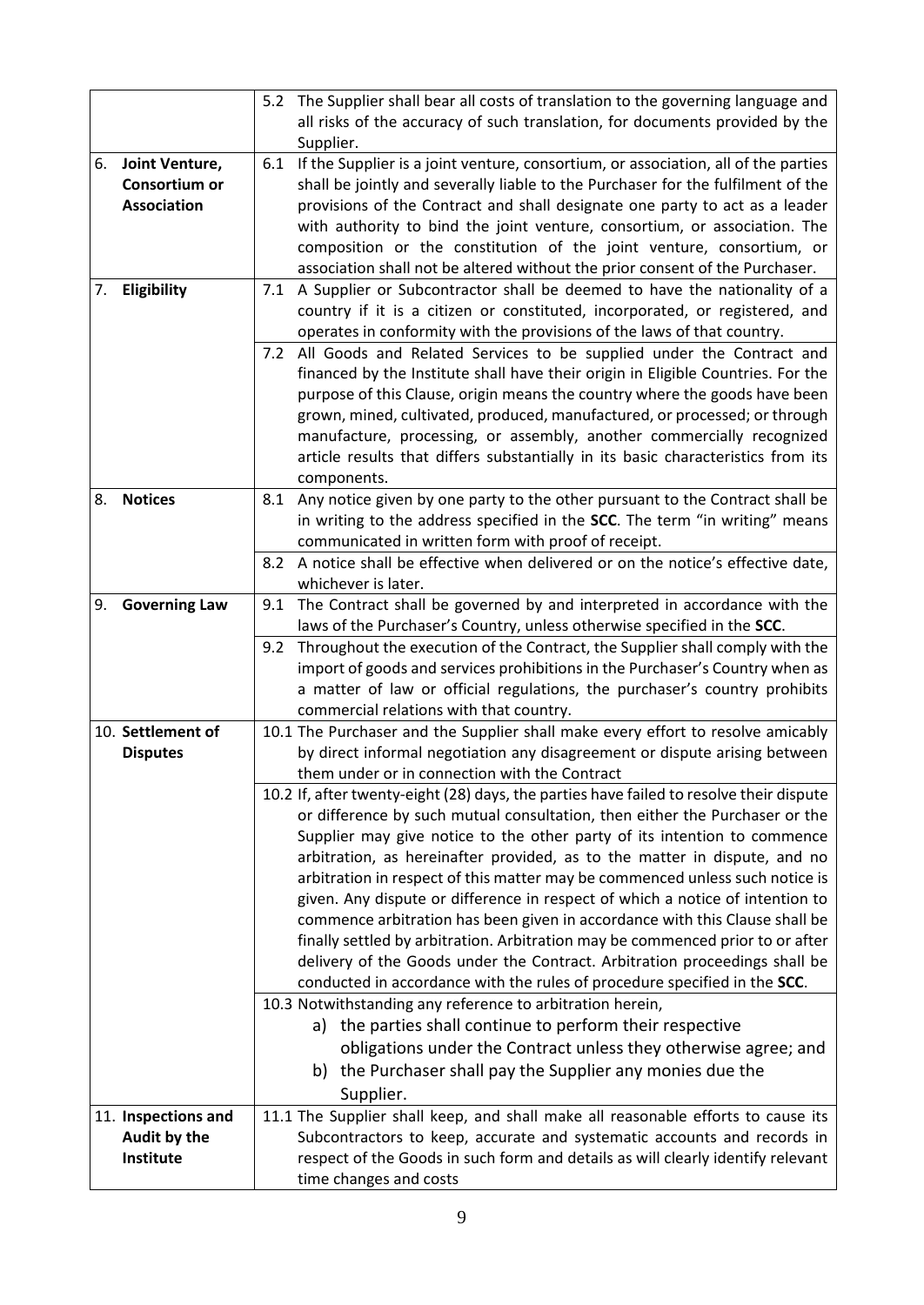|                         | 11.2 Supplier shall permit and shall cause its subcontractors and sub-consultants                                                                    |
|-------------------------|------------------------------------------------------------------------------------------------------------------------------------------------------|
|                         | to permit, the Institute and/or persons appointed by the Institute to inspect                                                                        |
|                         | the Site and/or the accounts and records relating to the procurement                                                                                 |
|                         | process, selection and/or contract execution, and to have such accounts and                                                                          |
|                         | records audited by auditors appointed by the Institute if requested by the                                                                           |
|                         |                                                                                                                                                      |
|                         | Institute. The Supplier's and its Subcontractors' and sub-consultants'                                                                               |
|                         | attention is drawn to Institute's right which provides, inter alia, that acts                                                                        |
|                         | intended to materially impede the exercise of the Institute's inspection and                                                                         |
|                         | audit rights constitute a prohibited practice subject to contract termination                                                                        |
|                         | (as well as to a determination of ineligibility pursuant to the Institute's                                                                          |
|                         | prevailing sanctions procedures).                                                                                                                    |
| 12. Scope of Supply     | 12.1 The Goods and Related Services to be supplied shall be as specified in the                                                                      |
|                         | <b>Technical Specifications.</b>                                                                                                                     |
| 13. Delivery and        | 13.1 Subject to GCC Sub-Clause 33.1, the Delivery of the Goods and Completion of                                                                     |
| <b>Documents</b>        | the Related Services shall be in accordance with the Delivery and Completion                                                                         |
|                         | Schedule specified in the Schedule of Requirements. The details of shipping                                                                          |
|                         | and other documents to be furnished by the Supplier are specified in the SCC.                                                                        |
| 14. Supplier's          | 14.1 The Supplier shall supply all the Goods and Related Services included in the                                                                    |
| <b>Responsibilities</b> | Technical Specification and the Delivery and Completion Schedule, as per GCC                                                                         |
|                         | Clause 13.                                                                                                                                           |
| 15. Contract Price      | 15.1 Prices charged by the Supplier for the Goods supplied and the Related                                                                           |
|                         | Services performed under the Contract shall not vary from the prices quoted                                                                          |
|                         | by the Supplier in its Bid, with the exception of any price adjustments                                                                              |
|                         | authorized in the SCC.                                                                                                                               |
| 16. Terms of            | 16.1 The Contract Price, including any Advance Payments, if applicable, shall be                                                                     |
| <b>Payment</b>          | paid as specified in the SCC                                                                                                                         |
|                         | 16.2 The Supplier's request for payment shall be made to the Purchaser in writing,                                                                   |
|                         | accompanied by invoices describing, as appropriate, the Goods delivered and                                                                          |
|                         | Related Services performed, and by the documents submitted pursuant to                                                                               |
|                         | GCC Clause 13 and upon fulfilment of all other obligations stipulated in the                                                                         |
|                         | Contract                                                                                                                                             |
|                         | 16.3 Payments shall be made promptly by the Purchaser, but in no case later than                                                                     |
|                         | ten (10) working days after submission of an invoice or request for payment                                                                          |
|                         | by the Supplier, and after the Purchaser has accepted it.                                                                                            |
|                         | 16.4 The currencies in which payments shall be made to the Supplier under this                                                                       |
|                         | Contract shall be those in which the Bid price is expressed.                                                                                         |
|                         | 16.5 In the event that the Purchaser fails to pay the Supplier any payment by its                                                                    |
|                         | due date or within the period set forth in the SCC, the Purchaser shall pay                                                                          |
|                         | interest as specified in the SCC.                                                                                                                    |
| 17. Taxes and Duties    | 17.1 For goods manufactured outside the Purchaser's Country, the Supplier shall                                                                      |
|                         | be entirely responsible for all taxes, stamp duties, license fees, and other such                                                                    |
|                         |                                                                                                                                                      |
|                         |                                                                                                                                                      |
|                         | levies imposed outside the Purchaser's Country                                                                                                       |
|                         | 17.2 For goods Manufactured within the Purchaser's Country, the Supplier shall be                                                                    |
|                         | entirely responsible for all taxes, duties, license fees, etc., incurred until                                                                       |
|                         | delivery of the contracted Goods to the Purchaser.                                                                                                   |
|                         | 17.3 If any tax exemptions, reductions, allowances or privileges may be available to                                                                 |
|                         | the Supplier in the Purchaser's Country, the Purchaser shall use its best                                                                            |
|                         | efforts to enable the Supplier to benefit from any such tax savings to the                                                                           |
|                         | maximum allowable extent.                                                                                                                            |
| 18. Performance         | 18.1 If required as specified in the SCC, the Supplier shall, within twenty-eight (28)                                                               |
| <b>Security</b>         | days of the notification of contract award, provide a performance security for<br>the performance of the Contract in the amount specified in the SCC |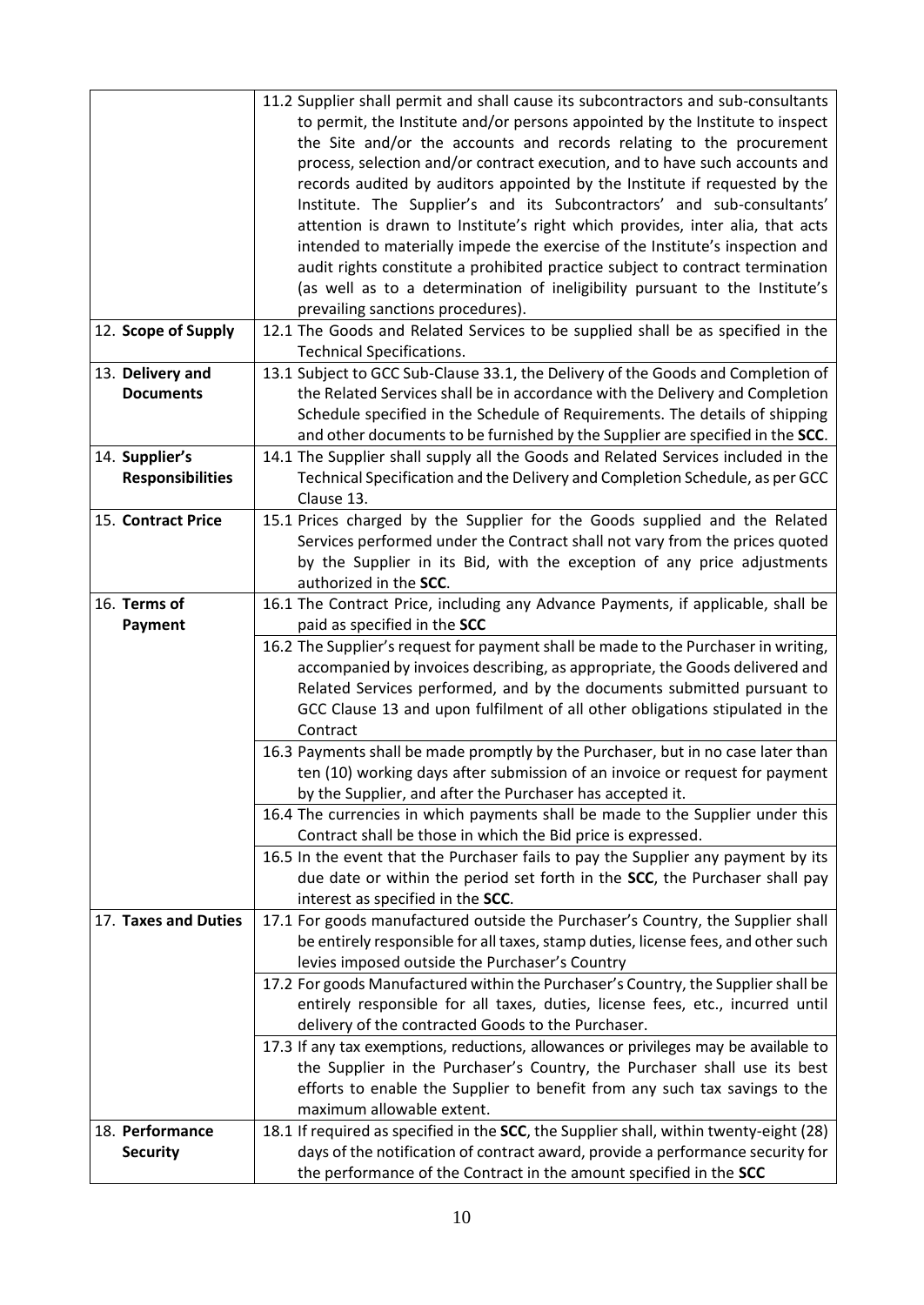|                    | 18.2 The proceeds of the Performance Security shall be payable to the Purchaser<br>as compensation for any loss resulting from the Supplier's failure to complete |
|--------------------|-------------------------------------------------------------------------------------------------------------------------------------------------------------------|
|                    | its obligations under the Contract.                                                                                                                               |
|                    | 18.3 As specified in the SCC, the Performance Security, if required, shall be                                                                                     |
|                    | denominated in the currency(ies) of the Contract, or in a freely convertible                                                                                      |
|                    | currency acceptable to the Purchaser; and shall be in one of the format                                                                                           |
|                    | stipulated by the Purchaser in the SCC, or in another format acceptable to the                                                                                    |
|                    | Purchaser                                                                                                                                                         |
|                    | 18.4 The Performance Security shall be discharged by the Purchaser and returned                                                                                   |
|                    | to the Supplier not later than twenty-eight (28) days following the date of                                                                                       |
|                    | Completion of the Supplier's performance obligations under the Contract,                                                                                          |
|                    | including any warranty obligations, unless specified otherwise in the SCC.<br>19.1 The copyright in all drawings, documents, and other materials containing data  |
| 19. Copyright      | and information furnished to the Purchaser by the Supplier herein shall                                                                                           |
|                    | remain vested in the Supplier, or, if they are furnished to the Purchaser                                                                                         |
|                    | directly or through the Supplier by any third party, including suppliers of                                                                                       |
|                    | materials, the copyright in such materials shall remain vested in such third                                                                                      |
|                    | party                                                                                                                                                             |
| 20. Confidential   | 20.1 The Purchaser and the Supplier shall keep confidential and shall not, without                                                                                |
| <b>Information</b> | the written consent of the other party hereto, divulge to any third party any                                                                                     |
|                    | documents, data, or other information furnished directly or indirectly by the                                                                                     |
|                    | other party hereto in connection with the Contract, whether such                                                                                                  |
|                    | information has been furnished prior to, during or following completion or                                                                                        |
|                    | termination of the Contract. Notwithstanding the above, the Supplier may                                                                                          |
|                    | furnish to its Subcontractor such documents, data, and other information it                                                                                       |
|                    | receives from the Purchaser to the extent required for the Subcontractor to                                                                                       |
|                    | perform its work under the Contract, in which event the Supplier shall obtain<br>from such Subcontractor an undertaking of confidentiality similar to that        |
|                    | imposed on the Supplier under GCC Clause 20.                                                                                                                      |
|                    | 20.2 The Purchaser shall not use such documents, data, and other information                                                                                      |
|                    | received from the Supplier for any purposes unrelated to the contract.                                                                                            |
|                    | Similarly, the Supplier shall not use such documents, data, and other                                                                                             |
|                    | information received from the Purchaser for any purpose other than the                                                                                            |
|                    | performance of the Contract                                                                                                                                       |
|                    | 20.3 The obligation of a party under GCC Sub-Clauses 20.1 and 20.2 above,<br>however, shall not apply to information that:                                        |
|                    | a) the Purchaser or Supplier need to share with the institutions                                                                                                  |
|                    | participating in the financing of the Contract;                                                                                                                   |
|                    | b) now or hereafter enters the public domain through no fault of                                                                                                  |
|                    | that party;                                                                                                                                                       |
|                    | c) can be proven to have been possessed by that party at the time                                                                                                 |
|                    | of disclosure and which was not previously obtained, directly or                                                                                                  |
|                    | indirectly, from the other party; or                                                                                                                              |
|                    | d) otherwise lawfully becomes available to that party from a third                                                                                                |
|                    | party that has no obligation of confidentiality                                                                                                                   |
|                    | 20.4 The above provisions of GCC Clause 20 shall not in any way modify any                                                                                        |
|                    | undertaking of confidentiality given by either of the parties hereto prior to                                                                                     |
|                    | the date of the Contract in respect of the Supply or any part thereof                                                                                             |
|                    | 20.5 The provisions of GCC Clause 20 shall survive completion or termination, for<br>whatever reason, of the Contract.                                            |
| 21. Subcontracting | 21.1 The Supplier shall notify the Purchaser in writing of all subcontracts awarded                                                                               |
|                    | under the Contract if not already specified in the Bid. Such notification, in the                                                                                 |
|                    |                                                                                                                                                                   |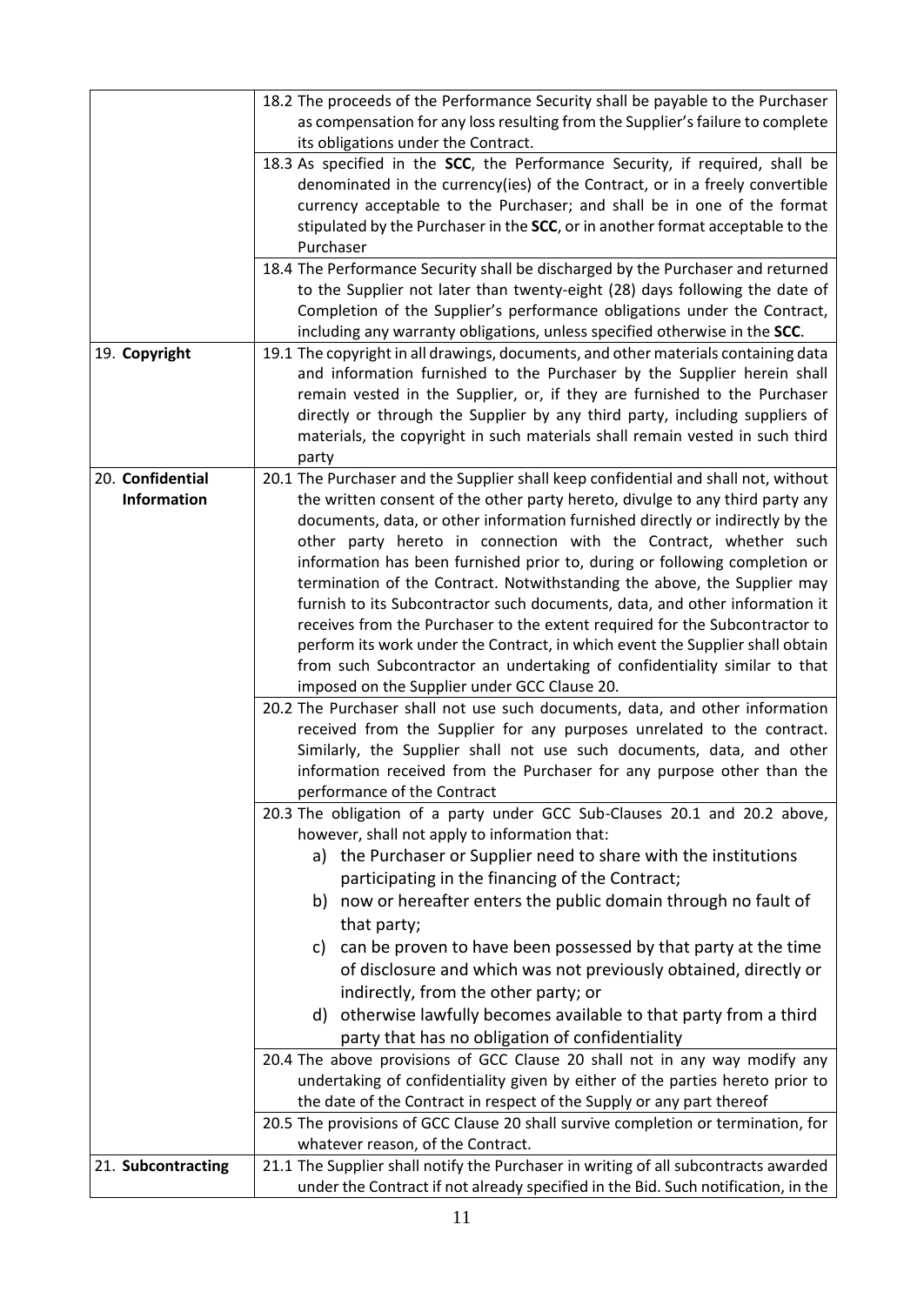|                    | original Bid or later shall not relieve the Supplier from any of its obligations,                  |
|--------------------|----------------------------------------------------------------------------------------------------|
|                    | duties, responsibilities, or liability under the Contract                                          |
|                    | 21.2 Subcontracts shall comply with the provisions of GCC Clauses 3 and 7.                         |
| 22. Specifications | 22.1 Technical Specifications and Drawings:                                                        |
| and Standards      | a) The Goods and Related Services supplied under this Contract                                     |
|                    | shall conform to the technical specifications and standards                                        |
|                    | mentioned in Technical specifications and, when no applicable                                      |
|                    | standard is mentioned, the standard shall be equivalent or                                         |
|                    | superior to the official standards whose application is                                            |
|                    | appropriate to the Goods' country of origin                                                        |
|                    | b) The Supplier shall be entitled to disclaim responsibility for any                               |
|                    | design, data, drawing, specification or other document, or any                                     |
|                    | modification thereof provided or designed by or on behalf of                                       |
|                    | the Purchaser, by giving a notice of such disclaimer to the                                        |
|                    | Purchaser                                                                                          |
|                    | c) Wherever references are made in the Contract to codes and                                       |
|                    | standards in accordance with which it shall be executed, the                                       |
|                    | edition or the revised version of such codes and standards shall                                   |
|                    | be those specified in the Technical Specifications. During                                         |
|                    | Contract execution, any changes in any such codes and                                              |
|                    | standards shall be applied only after approval by the Purchaser                                    |
|                    | and shall be treated in accordance with GCC Clause 33.                                             |
| 23. Packing and    | 23.1 The Supplier shall provide such packing of the Goods as is required to prevent                |
| <b>Documents</b>   | their damage or deterioration during transit to their final destination, as                        |
|                    | indicated in the Contract. During transit, the packing shall be sufficient to                      |
|                    | withstand, without limitation, rough handling and exposure to extreme                              |
|                    | temperatures, salt and precipitation, and open storage. Packing case size and                      |
|                    | weights shall take into consideration, where appropriate, the remoteness of                        |
|                    | the goods' final destination and the absence of heavy handling facilities at all                   |
|                    | points in transit.<br>23.2 The packing, marking, and documentation within and outside the packages |
|                    | shall comply strictly with such special requirements as shall be expressly                         |
|                    | provided for in the Contract, including additional requirements, if any,                           |
|                    | specified in the SCC, and in any other instructions ordered by the Purchaser.                      |
| 24. Insurance      | 24.1 Unless otherwise specified in the SCC, the Goods supplied under the Contract                  |
|                    | shall be fully insured-in a freely convertible currency from an eligible                           |
|                    | country-against loss or damage incidental to manufacture or acquisition,                           |
|                    | transportation, storage, and delivery, in accordance with the applicable                           |
|                    | Incoterms or in the manner specified in the SCC.                                                   |
| 25. Transportation | 25.1 Unless otherwise specified in the SCC, responsibility for arranging                           |
| and Incidental     | transportation of the Goods shall be in accordance with the specified                              |
| <b>Services</b>    | INCOTERMS.                                                                                         |
|                    | 25.2 The Supplier may be required to provide any or all of the following services,                 |
|                    | including additional services, if any, specified in SCC:                                           |
|                    | a) performance or supervision of on-site assembly and/or start-up                                  |
|                    | of the supplied Goods;                                                                             |
|                    | b) furnishing of tools required for assembly and/or maintenance of                                 |
|                    | the supplied Goods;                                                                                |
|                    | c) furnishing of a detailed operations and maintenance manual for                                  |
|                    | each appropriate unit of the supplied Goods;                                                       |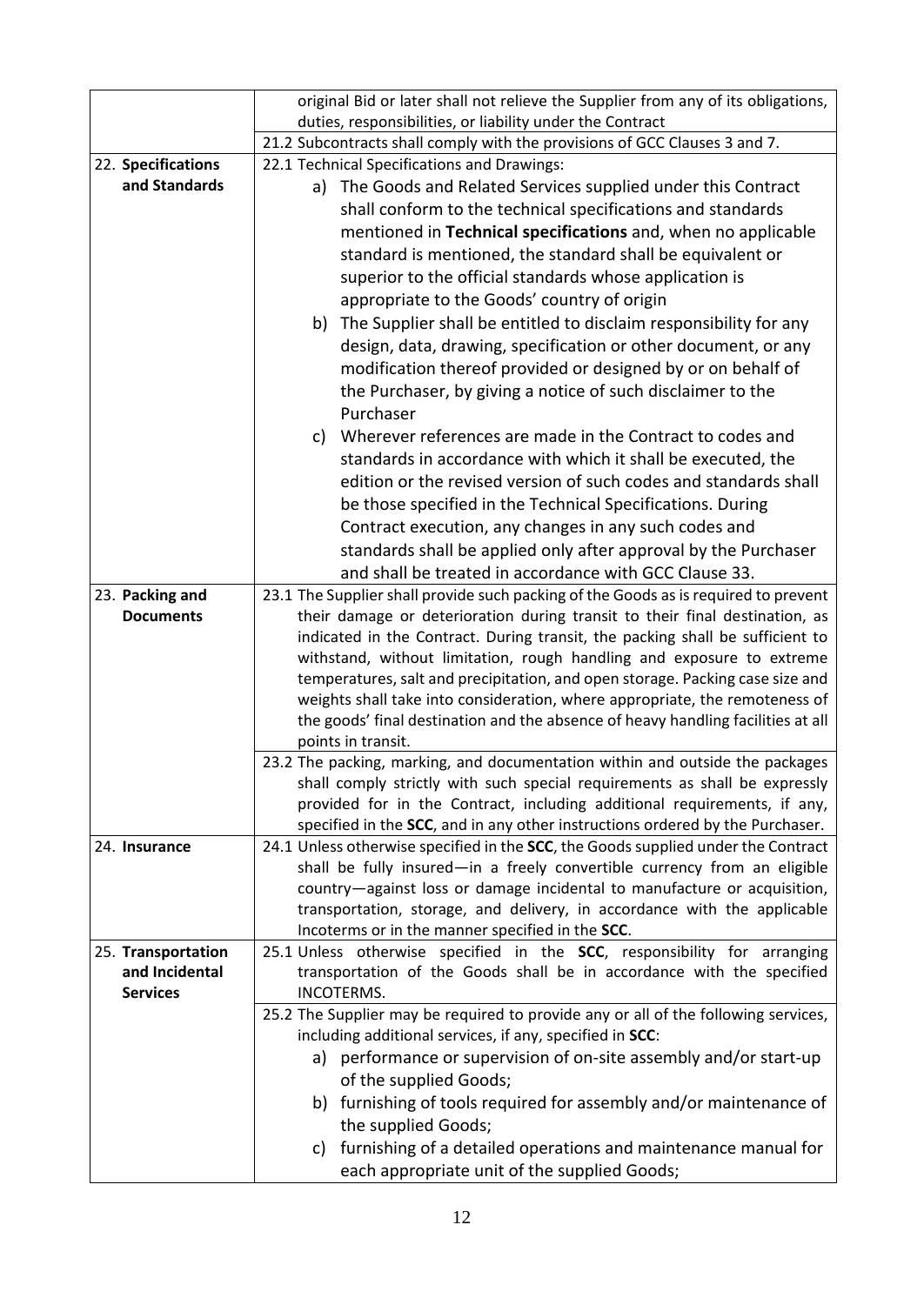|                                                                                 | d) performance or supervision or maintenance and/or repair of the                                                 |  |  |  |  |
|---------------------------------------------------------------------------------|-------------------------------------------------------------------------------------------------------------------|--|--|--|--|
|                                                                                 | supplied Goods, for a period of time agreed by the parties,                                                       |  |  |  |  |
|                                                                                 |                                                                                                                   |  |  |  |  |
|                                                                                 | provided that this service shall not relieve the Supplier of any                                                  |  |  |  |  |
|                                                                                 | warranty obligations under this Contract; and                                                                     |  |  |  |  |
|                                                                                 | e) training of the Purchaser's personnel, at the Supplier's plant                                                 |  |  |  |  |
|                                                                                 | and/or on-site, in assembly, start-up, operation, maintenance,                                                    |  |  |  |  |
|                                                                                 | and/or repair of the supplied Goods                                                                               |  |  |  |  |
|                                                                                 | 25.3 Prices charged by the Supplier for incidental services, if not included in the                               |  |  |  |  |
|                                                                                 | Contract Price for the Goods, shall be agreed upon in advance by the parties                                      |  |  |  |  |
|                                                                                 | and shall not exceed the prevailing rates charged to other parties by the                                         |  |  |  |  |
|                                                                                 | Supplier for similar services<br>26.1 The Supplier shall at its own expense and at no cost to the Purchaser carry |  |  |  |  |
| 26. Inspections and                                                             |                                                                                                                   |  |  |  |  |
| <b>Tests</b>                                                                    | out all such tests and/or inspections of the Goods and Related Services as are                                    |  |  |  |  |
|                                                                                 | specified in the SCC                                                                                              |  |  |  |  |
|                                                                                 |                                                                                                                   |  |  |  |  |
| 26.2 The inspections and tests may be conducted on the premises of the Supplier |                                                                                                                   |  |  |  |  |
|                                                                                 | or its Subcontractor, at point of delivery, and/or at the Goods' final                                            |  |  |  |  |
|                                                                                 | destination, or in another place in the Purchaser's Country as specified in the                                   |  |  |  |  |
|                                                                                 | SCC. Subject to GCC Sub-Clause 26.3, if conducted on the premises of the                                          |  |  |  |  |
|                                                                                 | Supplier or its Subcontractor, all reasonable facilities and assistance,                                          |  |  |  |  |
|                                                                                 | including access to drawings and production data, shall be furnished to the                                       |  |  |  |  |
|                                                                                 | inspectors at no charge to the Purchaser.                                                                         |  |  |  |  |
|                                                                                 | 26.3 The Purchaser or its designated representative shall be entitled to attend the                               |  |  |  |  |
|                                                                                 | tests and/or inspections referred to in GCC Sub-Clause 26.2, provided that the                                    |  |  |  |  |
|                                                                                 | Purchaser bear all of its own costs and expenses incurred in connection with                                      |  |  |  |  |
|                                                                                 | such attendance including, but not limited to, all traveling and board and                                        |  |  |  |  |
|                                                                                 | lodging expenses.                                                                                                 |  |  |  |  |
|                                                                                 | 26.4 Whenever the Supplier is ready to carry out any such test and inspection, it                                 |  |  |  |  |
|                                                                                 | shall give a reasonable advance notice, including the place and time, to the                                      |  |  |  |  |
|                                                                                 | Purchaser. The Supplier shall obtain from any relevant third party or                                             |  |  |  |  |
|                                                                                 | manufacturer any necessary permission or consent to enable the Purchaser                                          |  |  |  |  |
|                                                                                 | or its designated representative to attend the test and/or inspection                                             |  |  |  |  |
|                                                                                 | 26.5 The Purchaser may require the Supplier to carry out any test and/or                                          |  |  |  |  |
|                                                                                 | inspection not required by the Contract but deemed necessary to verify that                                       |  |  |  |  |
|                                                                                 | the characteristics and performance of the Goods comply with the technical                                        |  |  |  |  |
|                                                                                 |                                                                                                                   |  |  |  |  |
|                                                                                 | specifications codes and standards under the Contract, provided that the                                          |  |  |  |  |
|                                                                                 | Supplier's reasonable costs and expenses incurred in the carrying out of such                                     |  |  |  |  |
|                                                                                 | test and/or inspection shall be added to the Contract Price. Further, if such                                     |  |  |  |  |
|                                                                                 | test and/or inspection impedes the progress of manufacturing and/or the                                           |  |  |  |  |
|                                                                                 | Supplier's performance of its other obligations under the Contract, due                                           |  |  |  |  |
|                                                                                 | allowance will be made in respect of the Delivery Dates and Completion Dates                                      |  |  |  |  |
|                                                                                 | and the other obligations so affected                                                                             |  |  |  |  |
|                                                                                 | 26.6 The Supplier shall provide the Purchaser with a report of the results of any                                 |  |  |  |  |
|                                                                                 | such test and/or inspection                                                                                       |  |  |  |  |
|                                                                                 | 26.7 The Purchaser may reject any Goods or any part thereof that fail to pass any                                 |  |  |  |  |
|                                                                                 | test and/or inspection or do not conform to the specifications. The Supplier                                      |  |  |  |  |
|                                                                                 | shall either rectify or replace such rejected Goods or parts thereof or make                                      |  |  |  |  |
|                                                                                 | alterations necessary to meet the specifications at no cost to the Purchaser,                                     |  |  |  |  |
|                                                                                 | and shall repeat the test and/or inspection, at no cost to the Purchaser, upon                                    |  |  |  |  |
|                                                                                 | giving a notice pursuant to GCC Sub-Clause 26.4                                                                   |  |  |  |  |
|                                                                                 | 26.8 The Supplier agrees that neither the execution of a test and/or inspection of                                |  |  |  |  |
|                                                                                 | the Goods or any part thereof, nor the attendance by the Purchaser or its                                         |  |  |  |  |
|                                                                                 | representative, nor the issue of any report pursuant to GCC Sub-Clause 26.6,                                      |  |  |  |  |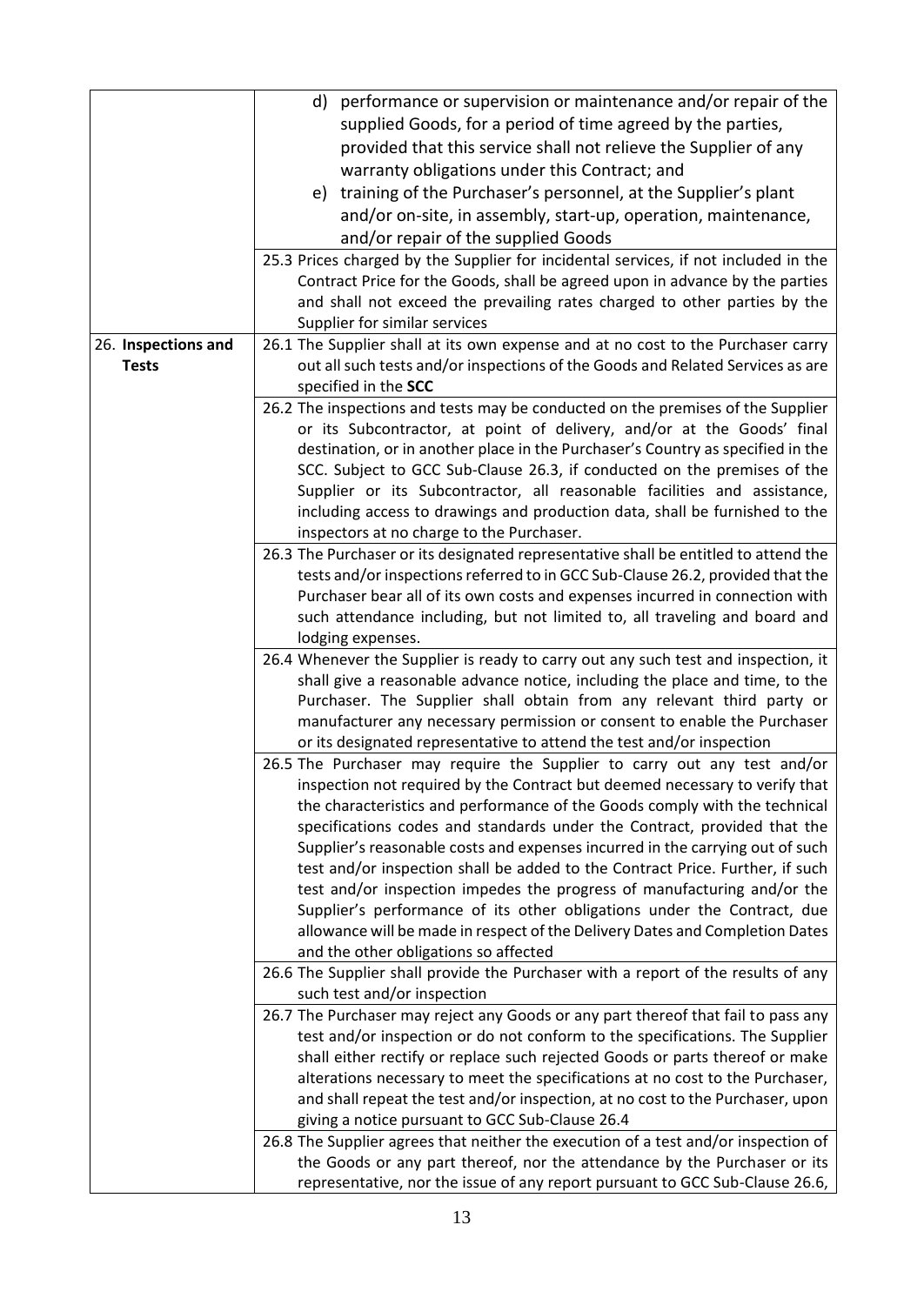|                                  | shall release the Supplier from any warranties or other obligations under the                                                                                                                                                                                                                                                                                                                                                                                                                                                                                                                                                                                                                                                                                                                                                                                                                                                                                                                                                                                                                                                                                                                                                                                                                                                                                                                                                                                                                                                                                                                                                                                          |  |  |  |
|----------------------------------|------------------------------------------------------------------------------------------------------------------------------------------------------------------------------------------------------------------------------------------------------------------------------------------------------------------------------------------------------------------------------------------------------------------------------------------------------------------------------------------------------------------------------------------------------------------------------------------------------------------------------------------------------------------------------------------------------------------------------------------------------------------------------------------------------------------------------------------------------------------------------------------------------------------------------------------------------------------------------------------------------------------------------------------------------------------------------------------------------------------------------------------------------------------------------------------------------------------------------------------------------------------------------------------------------------------------------------------------------------------------------------------------------------------------------------------------------------------------------------------------------------------------------------------------------------------------------------------------------------------------------------------------------------------------|--|--|--|
|                                  | Contract.                                                                                                                                                                                                                                                                                                                                                                                                                                                                                                                                                                                                                                                                                                                                                                                                                                                                                                                                                                                                                                                                                                                                                                                                                                                                                                                                                                                                                                                                                                                                                                                                                                                              |  |  |  |
| 27. Liquidated<br><b>Damages</b> | 27.1 Except as provided under GCC Clause 32, if the Supplier fails to deliver any or<br>all of the Goods by the Date(s) of delivery or perform the Related Services<br>within the period specified in the Contract, the Purchaser may without<br>prejudice to all its other remedies under the Contract, deduct from the<br>Contract Price, as liquidated damages, a sum equivalent to the percentage<br>specified in the SCC of the delivered price of the delayed Goods or<br>unperformed Services for each week or part thereof of delay until actual<br>delivery or performance, up to a maximum deduction of the percentage<br>specified in those SCC. Once the maximum is reached, the Purchaser may<br>terminate the Contract pursuant to GCC Clause 35.                                                                                                                                                                                                                                                                                                                                                                                                                                                                                                                                                                                                                                                                                                                                                                                                                                                                                                        |  |  |  |
| 28. Warranty                     | 28.1 The Supplier warrants that all the Goods are new, unused, and of the most                                                                                                                                                                                                                                                                                                                                                                                                                                                                                                                                                                                                                                                                                                                                                                                                                                                                                                                                                                                                                                                                                                                                                                                                                                                                                                                                                                                                                                                                                                                                                                                         |  |  |  |
|                                  | recent or current models, and that they incorporate all recent improvements<br>in design and materials, unless provided otherwise in the Contra<br>28.2 Subject to GCC Sub-Clause 22.1(b), the Supplier further warrants that the<br>Goods shall be free from defects arising from any act or omission of the<br>Supplier or arising from design, materials, and workmanship, under normal<br>use in the conditions prevailing in the country of final destination<br>28.3 Unless otherwise specified in the SCC the warranty shall remain valid for<br>twelve (12) months after the Goods, or any portion thereof as the case may<br>be, have been delivered to and accepted at the final destination indicated in<br>the SCC, or for eighteen (18) months after the date of shipment from the port<br>or place of loading in the country of origin, whichever period concludes earlier<br>28.4 The Purchaser shall give notice to the Supplier stating the nature of any such<br>defects together with all available evidence thereof, promptly following the<br>discovery thereof. The Purchaser shall afford all reasonable opportunity for<br>the Supplier to inspect such defects<br>28.5 Upon receipt of such notice, the Supplier shall, within the period specified in<br>the purchaser's feedback, expeditiously repair or replace the defective Goods<br>or parts thereof, at no cost to the Purchaser<br>28.6 If having been notified, the Supplier fails to remedy the defect within the<br>period specified in the feedback, the Purchaser may proceed to take within a<br>reasonable period such remedial action as may be necessary, at the Supplier's |  |  |  |
|                                  | risk and expense and without prejudice to any other rights which the                                                                                                                                                                                                                                                                                                                                                                                                                                                                                                                                                                                                                                                                                                                                                                                                                                                                                                                                                                                                                                                                                                                                                                                                                                                                                                                                                                                                                                                                                                                                                                                                   |  |  |  |
|                                  | Purchaser may have against the Supplier under the Contract.                                                                                                                                                                                                                                                                                                                                                                                                                                                                                                                                                                                                                                                                                                                                                                                                                                                                                                                                                                                                                                                                                                                                                                                                                                                                                                                                                                                                                                                                                                                                                                                                            |  |  |  |
| 29. Patent<br>Indemnity          | 29.1 The Supplier shall, subject to the Purchaser's compliance with GCC Sub-<br>Clause 29.2, indemnify and hold harmless the Purchaser and its employees<br>and officers from and against any and all suits, actions or administrative<br>proceedings, claims, demands, losses, damages, costs, and expenses of any<br>nature, including attorney's fees and expenses, which the Purchaser may<br>suffer as a result of any infringement or alleged infringement of any patent,<br>utility model, registered design, trademark, copyright, or other intellectual<br>property right registered or otherwise existing at the date of the Contract by<br>reason of:<br>a) the installation of the Goods by the Supplier or the use of the<br>Goods in the country where the Site is located; and<br>b) the sale in any country of the products produced by the Goods<br>Such indemnity shall not cover any use of the Goods or any part<br>thereof other than for the purpose indicated by or to be reasonably                                                                                                                                                                                                                                                                                                                                                                                                                                                                                                                                                                                                                                                            |  |  |  |
|                                  | inferred from the Contract, neither any infringement resulting from                                                                                                                                                                                                                                                                                                                                                                                                                                                                                                                                                                                                                                                                                                                                                                                                                                                                                                                                                                                                                                                                                                                                                                                                                                                                                                                                                                                                                                                                                                                                                                                                    |  |  |  |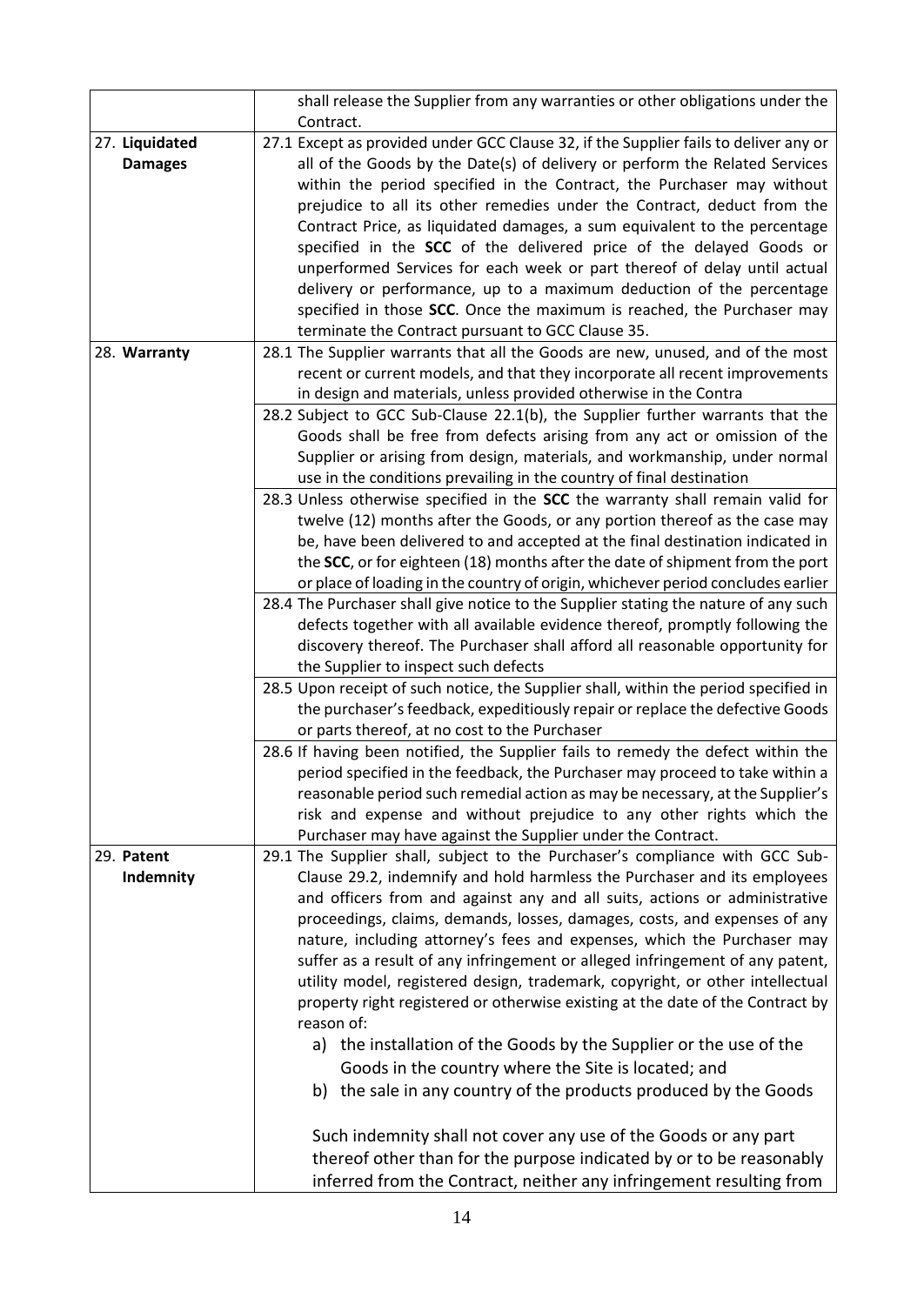|                    | the use of the Goods or any part thereof, or any products produced                                                                                          |  |  |  |
|--------------------|-------------------------------------------------------------------------------------------------------------------------------------------------------------|--|--|--|
|                    | thereby in association or combination with any other equipment,                                                                                             |  |  |  |
|                    | plant, or materials not supplied by the Supplier, pursuant to the                                                                                           |  |  |  |
|                    | Contract                                                                                                                                                    |  |  |  |
|                    | 29.2 If any proceedings are brought or any claim is made against the Purchaser                                                                              |  |  |  |
|                    | arising out of the matters referred to in GCC Sub-Clause 29.1, the Purchaser                                                                                |  |  |  |
|                    | shall promptly give the Supplier a notice thereof, and the Supplier may at its                                                                              |  |  |  |
|                    | own expense and in the Purchaser's name conduct such proceedings or claim                                                                                   |  |  |  |
|                    | and any negotiations for the settlement of any such proceedings or claim.                                                                                   |  |  |  |
|                    | 29.3 If the Supplier fails to notify the Purchaser within twenty-eight (28) days after                                                                      |  |  |  |
|                    | receipt of such notice that it intends to conduct any such proceedings or                                                                                   |  |  |  |
|                    | claim, then the Purchaser shall be free to conduct the same on its own behalf                                                                               |  |  |  |
|                    | 29.4 The Purchaser shall, at the Supplier's request, afford all available assistance                                                                        |  |  |  |
|                    | to the Supplier in conducting such proceedings or claim, and shall be                                                                                       |  |  |  |
|                    | reimbursed by the Supplier for all reasonable expenses incurred in so doing                                                                                 |  |  |  |
|                    | 29.5 The Purchaser shall indemnify and hold harmless the Supplier and its                                                                                   |  |  |  |
|                    | employees, officers, and Subcontractors from and against any and all suits,                                                                                 |  |  |  |
|                    | actions or administrative proceedings, claims, demands, losses, damages,                                                                                    |  |  |  |
|                    | costs, and expenses of any nature, including attorney's fees and expenses,                                                                                  |  |  |  |
|                    | which the Supplier may suffer as a result of any infringement or alleged                                                                                    |  |  |  |
|                    | infringement of any patent, utility model, registered design, trademark,                                                                                    |  |  |  |
|                    | copyright, or other intellectual property right registered or otherwise existing                                                                            |  |  |  |
|                    | at the date of the Contract arising out of or in connection with any design,                                                                                |  |  |  |
|                    | data, drawing, specification, or other documents or materials provided or                                                                                   |  |  |  |
| 30. Limitation of  | designed by or on behalf of the Purchaser.                                                                                                                  |  |  |  |
| Liability          | 30.1 Except in cases of criminal negligence or wilful misconduct:                                                                                           |  |  |  |
|                    | a) the Supplier shall not be liable to the Purchaser, whether in                                                                                            |  |  |  |
|                    | contract, tort, or otherwise, for any indirect or consequential                                                                                             |  |  |  |
|                    | loss or damage, loss of use, loss of production, or loss of profits                                                                                         |  |  |  |
|                    | or interest costs, provided that this exclusion shall not apply to                                                                                          |  |  |  |
|                    | any obligation of the Supplier to pay liquidated damages to the                                                                                             |  |  |  |
|                    | Purchaser and                                                                                                                                               |  |  |  |
|                    | b) the aggregate liability of the Supplier to the Purchaser, whether                                                                                        |  |  |  |
|                    | under the Contract, in tort or otherwise, shall not exceed the                                                                                              |  |  |  |
|                    | total Contract Price, provided that this limitation shall not apply                                                                                         |  |  |  |
|                    | to the cost of repairing or replacing defective equipment, or to                                                                                            |  |  |  |
|                    | any obligation of the supplier to indemnify the Purchaser with                                                                                              |  |  |  |
|                    | respect to patent infringement                                                                                                                              |  |  |  |
| 31. Change in Laws | 31.1 Unless otherwise specified in the Contract, if after the date of 28 days prior                                                                         |  |  |  |
| and Regulations    | to date of Bid submission, any law, regulation, ordinance, order or bylaw                                                                                   |  |  |  |
|                    | having the force of law is enacted, promulgated, abrogated, or changed in the                                                                               |  |  |  |
|                    | place of the Purchaser's Country where the Site is located (which shall be                                                                                  |  |  |  |
|                    | deemed to include any change in interpretation or application by the                                                                                        |  |  |  |
|                    | competent authorities) that subsequently affects the Delivery Date and/or                                                                                   |  |  |  |
|                    | the Contract Price, then such Delivery Date and/or Contract Price shall be                                                                                  |  |  |  |
|                    | correspondingly increased or decreased, to the extent that the Supplier has<br>thereby been affected in the performance of any of its obligations under the |  |  |  |
|                    | Contract. Notwithstanding the foregoing, such additional or reduced cost                                                                                    |  |  |  |
|                    | shall not be separately paid or credited if the same has already been                                                                                       |  |  |  |
|                    | accounted for in the price adjustment provisions where applicable, in                                                                                       |  |  |  |
|                    | accordance with GCC Clause 15.                                                                                                                              |  |  |  |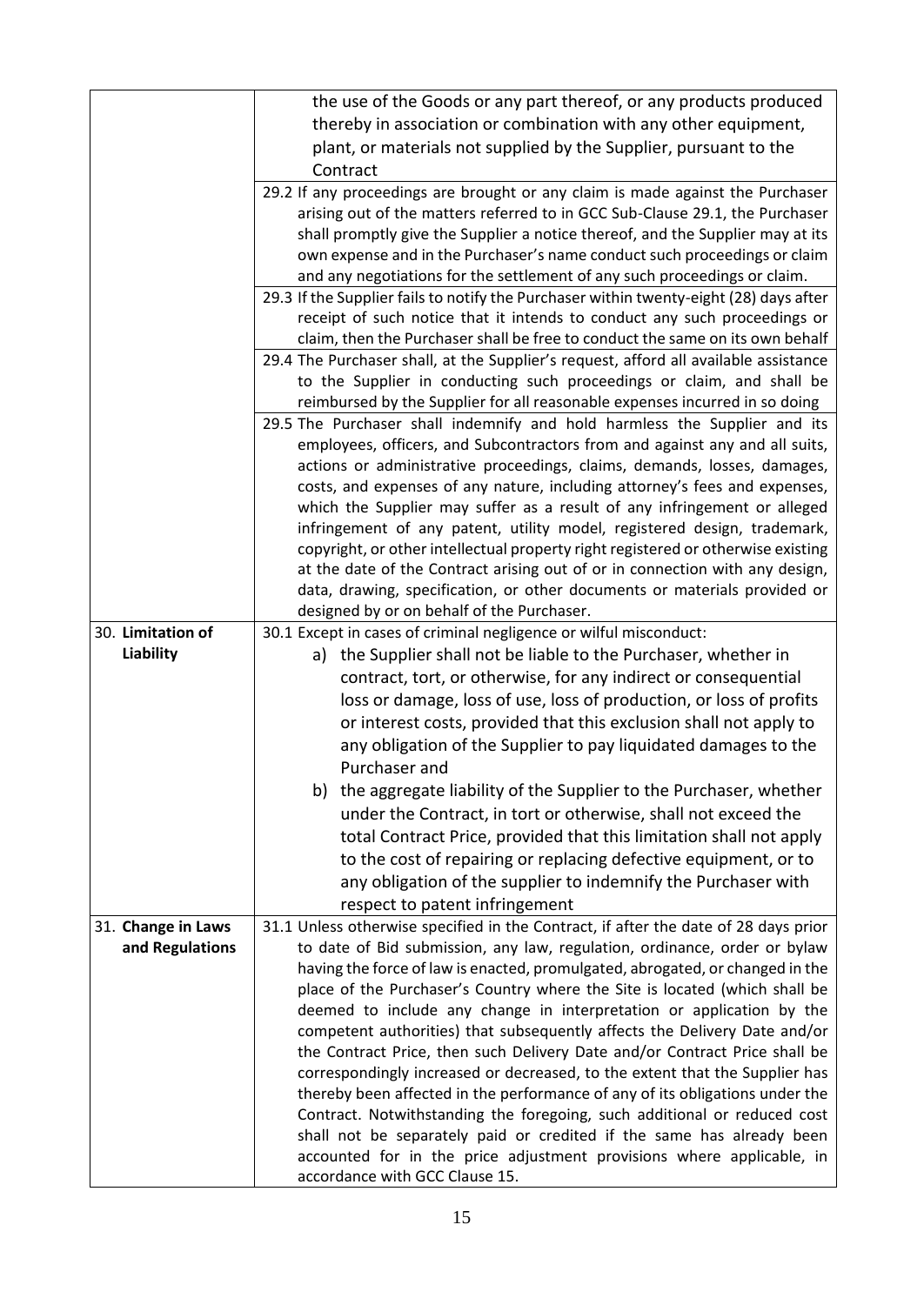| 32. Force Majeure | 32.1 The Supplier shall not be liable for forfeiture of its Performance Security,  |  |  |  |  |  |
|-------------------|------------------------------------------------------------------------------------|--|--|--|--|--|
|                   | liquidated damages, or termination for default if and to the extent that delay     |  |  |  |  |  |
|                   | in performance or other failure to perform its obligations under the Contract      |  |  |  |  |  |
|                   | is the result of an event of Force Majeure                                         |  |  |  |  |  |
|                   | 32.2 For purposes of this Clause, "Force Majeure" means an event or situation      |  |  |  |  |  |
|                   | beyond the control of the Supplier that is not foreseeable, is unavoidable, and    |  |  |  |  |  |
|                   | its origin is not due to negligence or lack of care on the part of the Supplier.   |  |  |  |  |  |
|                   | Such events may include, but not be limited to, acts of the Purchaser in its       |  |  |  |  |  |
|                   | sovereign capacity, wars or revolutions, fires, floods, epidemics, quarantine      |  |  |  |  |  |
|                   |                                                                                    |  |  |  |  |  |
|                   | restrictions, and freight embargoes                                                |  |  |  |  |  |
|                   | 32.3 If a Force Majeure situation arises, the Supplier shall promptly notify the   |  |  |  |  |  |
|                   | Purchaser in writing of such condition and the cause thereof. Unless               |  |  |  |  |  |
|                   | otherwise directed by the Purchaser in writing, the Supplier shall continue to     |  |  |  |  |  |
|                   | perform its obligations under the Contract as far as is reasonably practical,      |  |  |  |  |  |
|                   | and shall seek all reasonable alternative means for performance not                |  |  |  |  |  |
|                   | prevented by the Force Majeure event.                                              |  |  |  |  |  |
| 33. Change Orders | 33.1 The Purchaser may at any time order the Supplier through notice in            |  |  |  |  |  |
| and Contract      | accordance GCC Clause 8, to make changes within the general scope of the           |  |  |  |  |  |
| <b>Amendments</b> | Contract in any one or more of the following:                                      |  |  |  |  |  |
|                   | a) drawings, designs, or specifications, where Goods to be                         |  |  |  |  |  |
|                   |                                                                                    |  |  |  |  |  |
|                   | furnished under the Contract are to be specifically                                |  |  |  |  |  |
|                   | manufactured for the Purchaser;                                                    |  |  |  |  |  |
|                   | b) the method of shipment or packing;                                              |  |  |  |  |  |
|                   | c) the place of delivery; and                                                      |  |  |  |  |  |
|                   | d) the Related Services to be provided by the Supplier                             |  |  |  |  |  |
|                   |                                                                                    |  |  |  |  |  |
|                   | 33.2 If any such change causes an increase or decrease in the cost of, or the time |  |  |  |  |  |
|                   | required for, the Supplier's performance of any provisions under the               |  |  |  |  |  |
|                   | Contract, an equitable adjustment shall be made in the Contract Price or in        |  |  |  |  |  |
|                   | the Delivery/Completion Schedule, or both, and the Contract shall                  |  |  |  |  |  |
|                   | accordingly be amended. Any claims by the Supplier for adjustment under            |  |  |  |  |  |
|                   | this Clause must be asserted within twenty-eight (28) days from the date of        |  |  |  |  |  |
|                   | the Supplier's receipt of the Purchaser's change order.                            |  |  |  |  |  |
|                   | 33.3 Prices to be charged by the Supplier for any Related Services that might be   |  |  |  |  |  |
|                   | needed but which were not included in the Contract shall be agreed upon in         |  |  |  |  |  |
|                   | advance by the parties and shall not exceed the prevailing rates charged to        |  |  |  |  |  |
|                   | other parties by the Supplier for similar services                                 |  |  |  |  |  |
|                   | 33.4 Subject to the above, no variation in or modification of the terms of the     |  |  |  |  |  |
|                   | Contract shall be made except by written amendment signed by the parties.          |  |  |  |  |  |
| 34. Extensions of | 34.1 If at any time during performance of the Contract, the Supplier or its        |  |  |  |  |  |
| Time              | subcontractors should encounter conditions impeding timely delivery of the         |  |  |  |  |  |
|                   | Goods or completion of Related Services pursuant to GCC Clause 13, the             |  |  |  |  |  |
|                   |                                                                                    |  |  |  |  |  |
|                   | Supplier shall promptly notify the Purchaser in writing of the delay, its likely   |  |  |  |  |  |
|                   | duration, and its cause. As soon as practicable after receipt of the Supplier's    |  |  |  |  |  |
|                   | notice, the Purchaser shall evaluate the situation and may at its discretion       |  |  |  |  |  |
|                   | extend the Supplier's time for performance, in which case the extension shall      |  |  |  |  |  |
|                   | be ratified by the parties by amendment of the Contract                            |  |  |  |  |  |
|                   | 34.2 Except in case of Force Majeure, as provided under GCC Clause 32, a delay by  |  |  |  |  |  |
|                   | the Supplier in the performance of its Delivery and Completion obligations         |  |  |  |  |  |
|                   | shall render the Supplier liable to the imposition of liquidated damages           |  |  |  |  |  |
|                   | pursuant to GCC Clause 26, unless an extension of time is agreed upon,             |  |  |  |  |  |
|                   | pursuant to GCC Sub-Clause 34.1                                                    |  |  |  |  |  |
|                   | 35.1 Termination for default                                                       |  |  |  |  |  |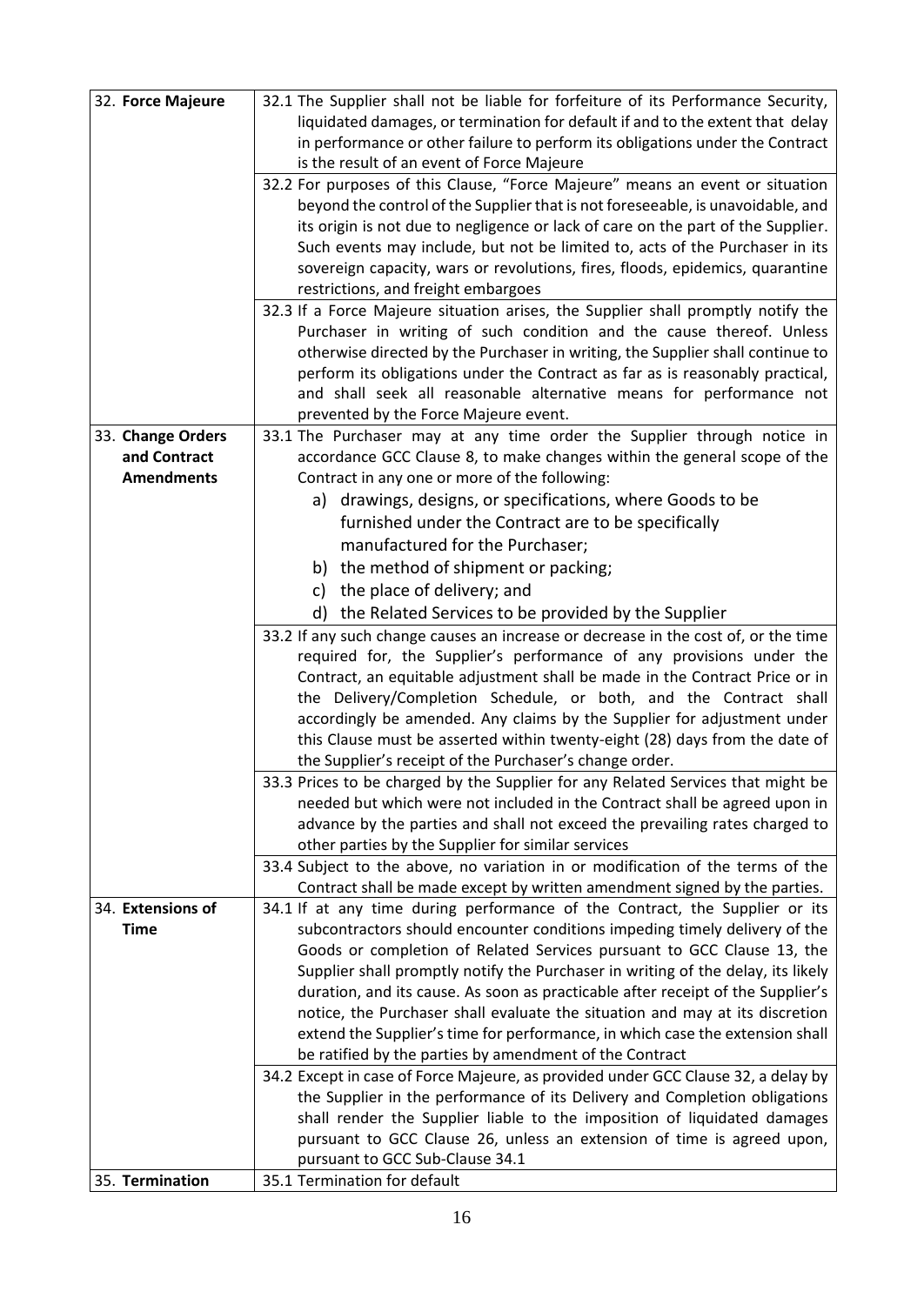|                | a) The Purchaser, without prejudice to any other remedy for breach                   |  |  |  |
|----------------|--------------------------------------------------------------------------------------|--|--|--|
|                | of Contract, by written notice of default sent to the Supplier, may                  |  |  |  |
|                | terminate the Contract in whole or in part:                                          |  |  |  |
|                | if the Supplier fails to deliver any or all of the Goods<br>i.                       |  |  |  |
|                | within the period specified in the Contract, or within any                           |  |  |  |
|                | extension thereof granted by the Purchaser pursuant to                               |  |  |  |
|                | GCC Clause 34;                                                                       |  |  |  |
|                | ii. if the Supplier fails to perform any other obligation under                      |  |  |  |
|                | the Contract; or                                                                     |  |  |  |
|                |                                                                                      |  |  |  |
|                | iii. if the Supplier, in the judgment of the Purchaser has                           |  |  |  |
|                | engaged in Fraud and Corruption, as defined in GCC, in                               |  |  |  |
|                | competing for or in executing the Contract                                           |  |  |  |
|                | b) In the event the Purchaser terminates the Contract in whole or in                 |  |  |  |
|                | part, pursuant to GCC Clause 35.1(a), the Purchaser may procure,                     |  |  |  |
|                | upon such terms and in such manner as it deems appropriate,                          |  |  |  |
|                | Goods or Related Services similar to those undelivered or not                        |  |  |  |
|                | performed, and the Supplier shall be liable to the Purchaser for                     |  |  |  |
|                | any additional costs for such similar Goods or Related Services.                     |  |  |  |
|                | However, the Supplier shall continue performance of the                              |  |  |  |
|                | Contract to the extent not terminated                                                |  |  |  |
|                | 35.2 Termination for Insolvency                                                      |  |  |  |
|                | The Purchaser may at any time terminate the Contract by giving notice                |  |  |  |
|                | to the Supplier if the Supplier becomes bankrupt or otherwise                        |  |  |  |
|                | insolvent. In such event, termination will be without compensation to                |  |  |  |
|                | the Supplier, provided that such termination will not prejudice or                   |  |  |  |
|                | affect any right of action or remedy that has accrued or will accrue                 |  |  |  |
|                | thereafter to the Purchaser                                                          |  |  |  |
|                | 35.3 Termination for Convenience                                                     |  |  |  |
|                | a) The Purchaser, by notice sent to the Supplier, may terminate the                  |  |  |  |
|                | Contract, in whole or in part, at any time for its convenience. The                  |  |  |  |
|                | notice of termination shall specify that termination is for the                      |  |  |  |
|                | Purchaser's convenience, the extent to which performance of the                      |  |  |  |
|                | Supplier under the Contract is terminated, and the date upon                         |  |  |  |
|                | which such termination becomes effective                                             |  |  |  |
|                | The Goods that are complete and ready for shipment within<br>b)                      |  |  |  |
|                | twenty-eight (28) days after the Supplier's receipt of notice of                     |  |  |  |
|                | termination shall be accepted by the Purchaser at the Contract                       |  |  |  |
|                | terms and prices. For the remaining Goods, the Purchaser may                         |  |  |  |
|                | elect:                                                                               |  |  |  |
|                | i.<br>to have any portion completed and delivered at the                             |  |  |  |
|                | Contract terms and prices; and/or                                                    |  |  |  |
|                | ii. to cancel the remainder and pay to the Supplier an agreed                        |  |  |  |
|                | amount for partially completed Goods and Related                                     |  |  |  |
|                | Services and for materials and parts previously procured                             |  |  |  |
|                | by the Supplier.                                                                     |  |  |  |
| 36. Assignment | 36.1 Neither the Purchaser nor the Supplier shall assign, in whole or in part, their |  |  |  |
|                | obligations under this Contract, except with prior written consent of the            |  |  |  |
|                | other party.                                                                         |  |  |  |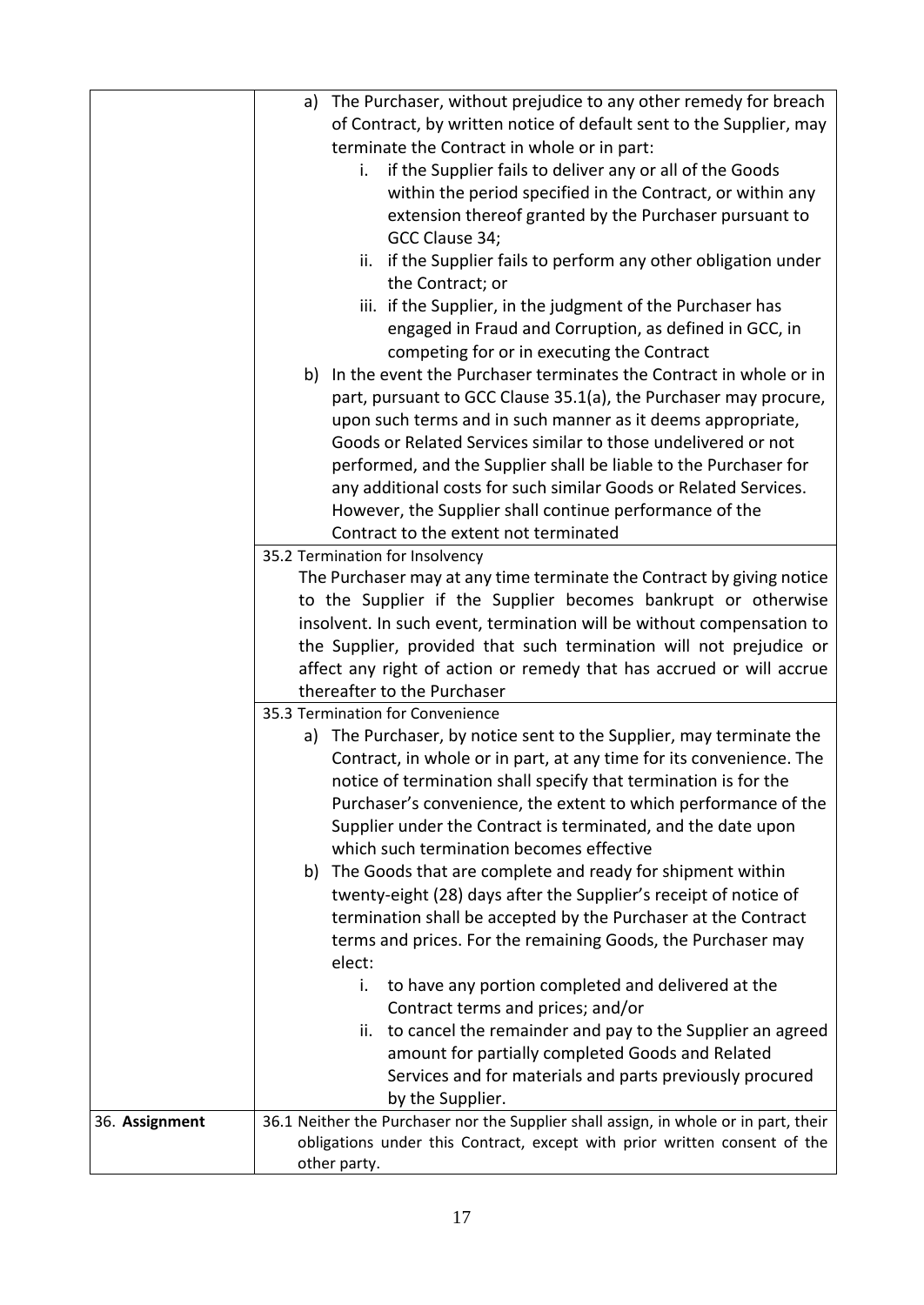| 37. Export         | 37.1 Notwithstanding any obligation under the Contract to complete all export |  |  |  |  |  |  |
|--------------------|-------------------------------------------------------------------------------|--|--|--|--|--|--|
| <b>Restriction</b> | formalities, any export restrictions attributable to the Purchaser, to the    |  |  |  |  |  |  |
|                    | country of the Purchaser, or to the use of the products/goods, systems or     |  |  |  |  |  |  |
|                    | services to be supplied, which arise from trade regulations from a country    |  |  |  |  |  |  |
|                    | supplying those products/goods, systems or services, and which substantially  |  |  |  |  |  |  |
|                    | impede the Supplier from meeting its obligations under the Contract, shall    |  |  |  |  |  |  |
|                    | release the Supplier from the obligation to provide deliveries or services,   |  |  |  |  |  |  |
|                    | always provided however, that the Supplier can demonstrate to the             |  |  |  |  |  |  |
|                    | satisfaction of the Purchaser and of the funding agency that it has completed |  |  |  |  |  |  |
|                    | all formalities in a timely manner, including applying for permits,           |  |  |  |  |  |  |
|                    | authorizations and licenses necessary for the export of the products/goods,   |  |  |  |  |  |  |
|                    | systems or services under the terms of the Contract. Termination of the       |  |  |  |  |  |  |
|                    | Contract on this basis shall be for the Purchaser's convenience pursuant to   |  |  |  |  |  |  |
|                    | Sub-Clause 35.3.                                                              |  |  |  |  |  |  |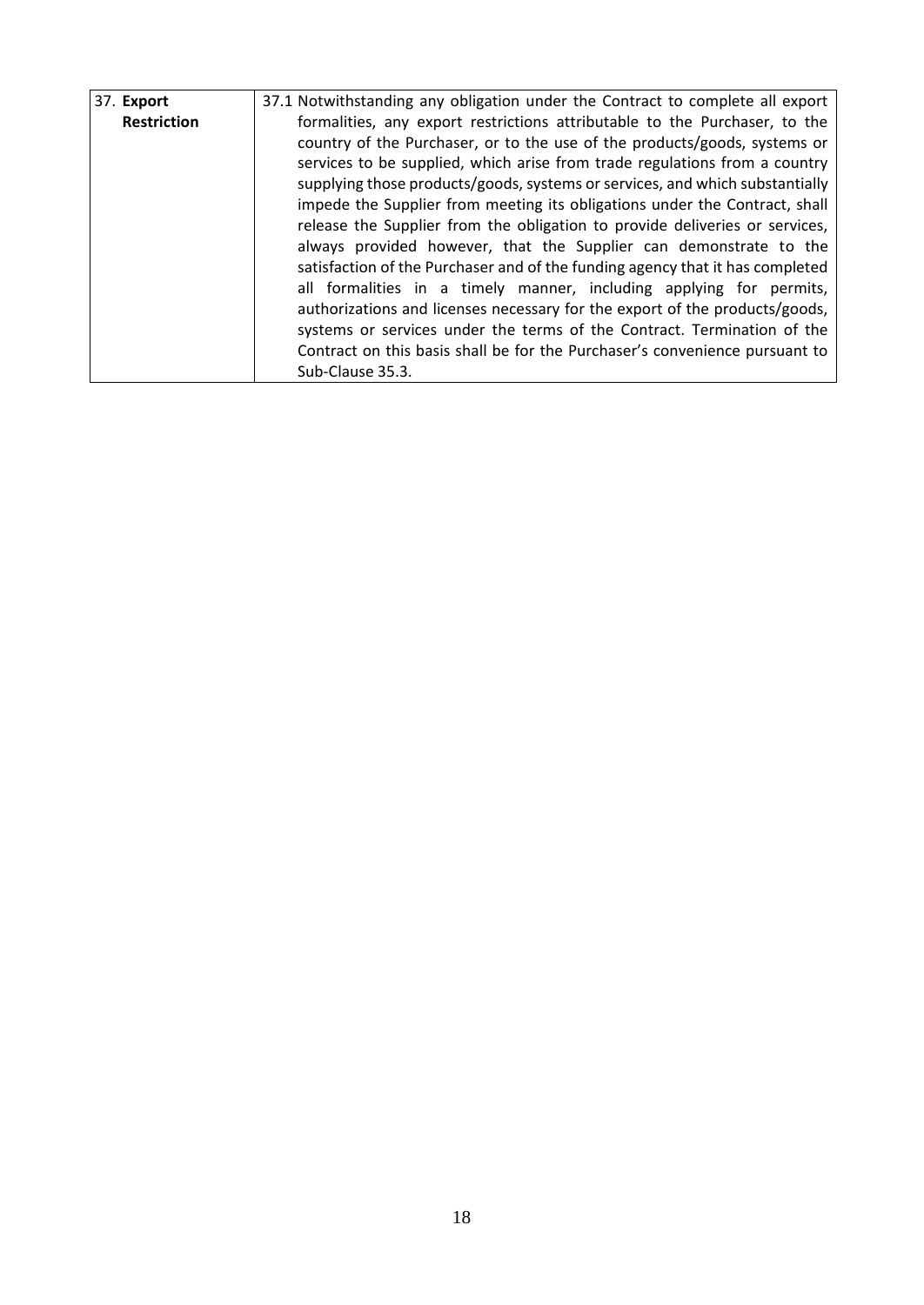# **SPECIAL CONDITIONS OF CONTRACT (SCC):**

| <b>GCC</b><br><b>Clause</b> | <b>Specification</b>                                                                                                                                                                                                                                                                                                                                                        |  |  |  |
|-----------------------------|-----------------------------------------------------------------------------------------------------------------------------------------------------------------------------------------------------------------------------------------------------------------------------------------------------------------------------------------------------------------------------|--|--|--|
| 1.                          | The purchaser's country is: Nigeria                                                                                                                                                                                                                                                                                                                                         |  |  |  |
| 2.                          | The procuring entity is: the Institute of Human Virology Nigeria (IHVN)                                                                                                                                                                                                                                                                                                     |  |  |  |
| 3.                          | The delivery location is: Central Warehouse in Abuja, Nigeria.                                                                                                                                                                                                                                                                                                              |  |  |  |
| 4.                          | The applicable INCOTERM is: DPP according to INCOTERMS version 2020                                                                                                                                                                                                                                                                                                         |  |  |  |
| 5.                          | The language is: English                                                                                                                                                                                                                                                                                                                                                    |  |  |  |
| 6.                          | The address for the Supplier is:                                                                                                                                                                                                                                                                                                                                            |  |  |  |
|                             | Company<br>Name:<br>Contact person:<br>Contact person<br>position:<br>Full address:<br>E-mail address:<br>The address for the Purchaser is:<br>Company<br>Institute of Human Virology Nigeria<br>Name:<br>Opute Ifeoma<br>Contact person:<br>Contact person<br>Deputy Director SCM/Procurement<br>position:<br>Full address:<br>Pent House, Maina Courts, Plot 252, Herbert |  |  |  |
|                             | Macaulay Way, Central Business District, Abuja,<br>Nigeria.<br>E-mail address:<br>bids@ihvnigeria.org                                                                                                                                                                                                                                                                       |  |  |  |
| 7.                          | Arbitration will be done by two independent experts. Each party will appoint one<br>expert.<br>If the two arbitrators do not come to an agreement, they will appoint a third<br>expert, whose decision will be binding.                                                                                                                                                     |  |  |  |
| 8.                          | Shipping and other documents:<br>Shipping:<br>Detailed list of items, including manufacturer, country of origin and serial<br>numbers when applicable<br>Quality certificate(s) of the manufacturer when applicable (reagents and<br>consumables)<br>Air Waybill/Bill of lading<br>Proof of insurance<br>Packing list                                                       |  |  |  |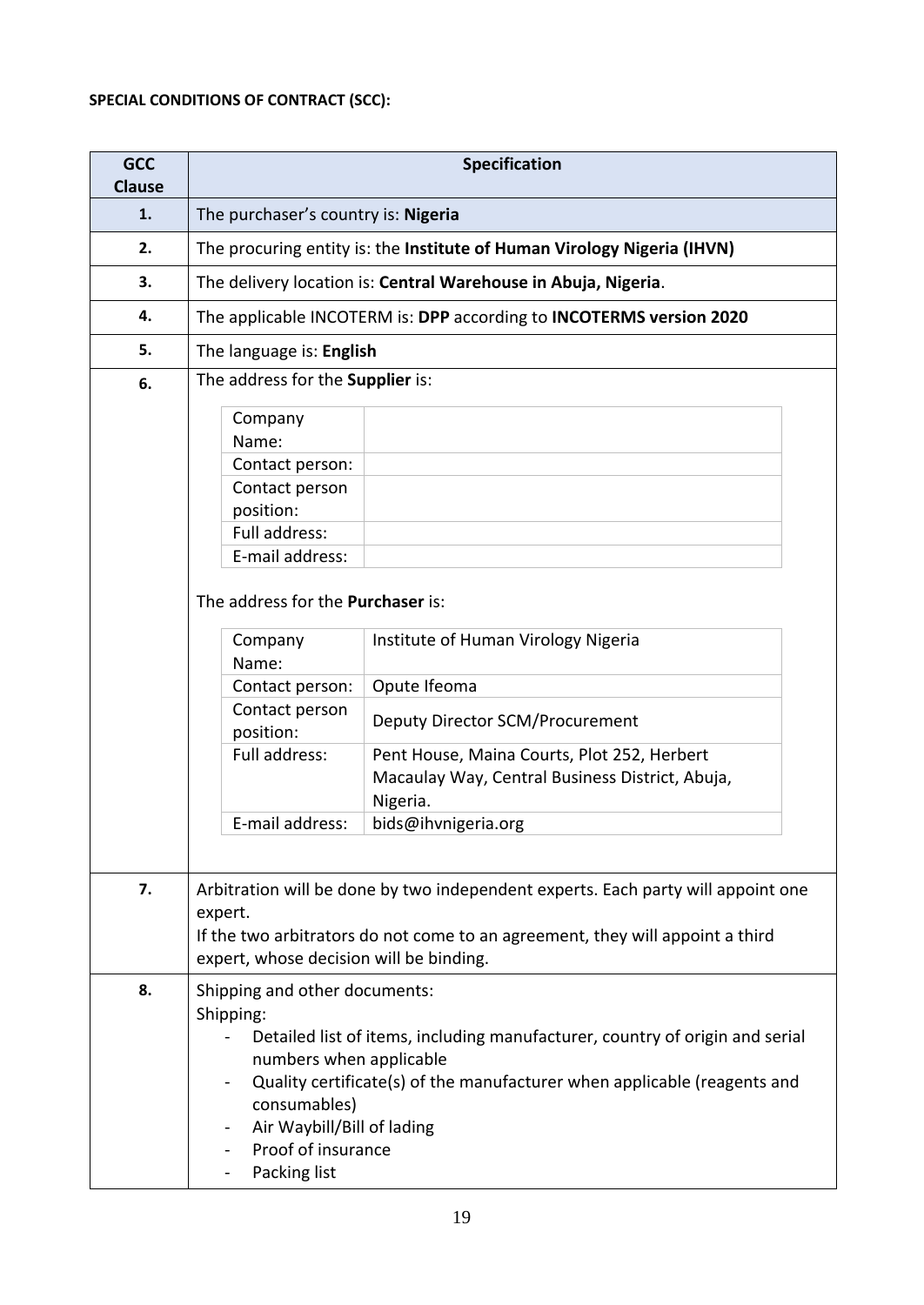| <b>GCC</b><br><b>Clause</b> | <b>Specification</b>                                                                                                                                                                                                                                                                                                                                                                                                                                                                                                                             |  |  |  |
|-----------------------------|--------------------------------------------------------------------------------------------------------------------------------------------------------------------------------------------------------------------------------------------------------------------------------------------------------------------------------------------------------------------------------------------------------------------------------------------------------------------------------------------------------------------------------------------------|--|--|--|
| 9.                          | No price adjustments are allowed.                                                                                                                                                                                                                                                                                                                                                                                                                                                                                                                |  |  |  |
| 10.                         | Payments will be as follows:<br>All contractor shall produce a banker's guarantee or bank certified cheque<br>2)<br>prior to request for 30% advance payment from the sum of N2.5m and<br>above.<br>70 % of the contract price after delivery.<br>3)                                                                                                                                                                                                                                                                                             |  |  |  |
| 11.                         | Payment will be done within 10 working days after receipt and acceptance of the<br>invoice accompanied by the required documents (delivery notes, letter of request<br>for payment stating account details and TIN number & Invoice).                                                                                                                                                                                                                                                                                                            |  |  |  |
| 12.                         | Subcontracting is not allowed.                                                                                                                                                                                                                                                                                                                                                                                                                                                                                                                   |  |  |  |
| 13.                         | Packing, marking and documentation: Packing in line with manufacturer's<br>packaging standard.<br>Marking: Shipment to be marked as "consigned to: Institute of Human Virology-<br>Nigeria" and any other related information.                                                                                                                                                                                                                                                                                                                   |  |  |  |
| 14.                         | Insurance will cover 100 % of the value of the goods.                                                                                                                                                                                                                                                                                                                                                                                                                                                                                            |  |  |  |
| 15.                         | The applicable INCOTERM is "DDP place of destination (Central Warehouse, Abuja)                                                                                                                                                                                                                                                                                                                                                                                                                                                                  |  |  |  |
| 16.                         | Required services are delivery of the goods according to specifications                                                                                                                                                                                                                                                                                                                                                                                                                                                                          |  |  |  |
| 17.                         | Required tests: There will be two levels of tests, the first test will check<br>the minimum requirements as stated on the purchase order for the approval of<br>the warehouse team and the second will be the advanced testing procedures by<br>the end users; which shall be done after receipt of commodities by the warehouse<br>team to assess the quality of delivery. This simply means that, any commodity that<br>fails quality test of the end users would be rejected and the vendor would not be<br>paid until a replacement is done. |  |  |  |
| 18.                         | The warranty period may be different for each of the items depending on the<br>manufacturer.                                                                                                                                                                                                                                                                                                                                                                                                                                                     |  |  |  |

| <b>Funding Agency</b>         | <b>GF PPM Grant</b><br>⋗                                                                                                                                                                                                                          |  |  |
|-------------------------------|---------------------------------------------------------------------------------------------------------------------------------------------------------------------------------------------------------------------------------------------------|--|--|
| <b>Bid Start Date/Time</b>    | 31/03/2021<br>$8:00 \text{ am}$                                                                                                                                                                                                                   |  |  |
| <b>Bid Deadline Date/Time</b> | 22/04/2021<br>$10:00$ am                                                                                                                                                                                                                          |  |  |
| Communications during the BID |                                                                                                                                                                                                                                                   |  |  |
| Period                        | A prospective bidder requiring any clarification on technical, contractual<br>or commercial matters may notify IHVN via email at the following address<br>no later than 8 working days prior to the closing date for the submission<br>of offers: |  |  |
|                               | Email for submissions of all queries: bids@ihvnigeria.org<br>(Use subject: RE-SUPPLY OF LABORATORY ITEMS UNDER GF PPM GRANT.                                                                                                                      |  |  |
|                               | The Procurement Team at IHVN will respond in writing (via email only) to<br>any request for clarification of the BID that it receives by the deadline                                                                                             |  |  |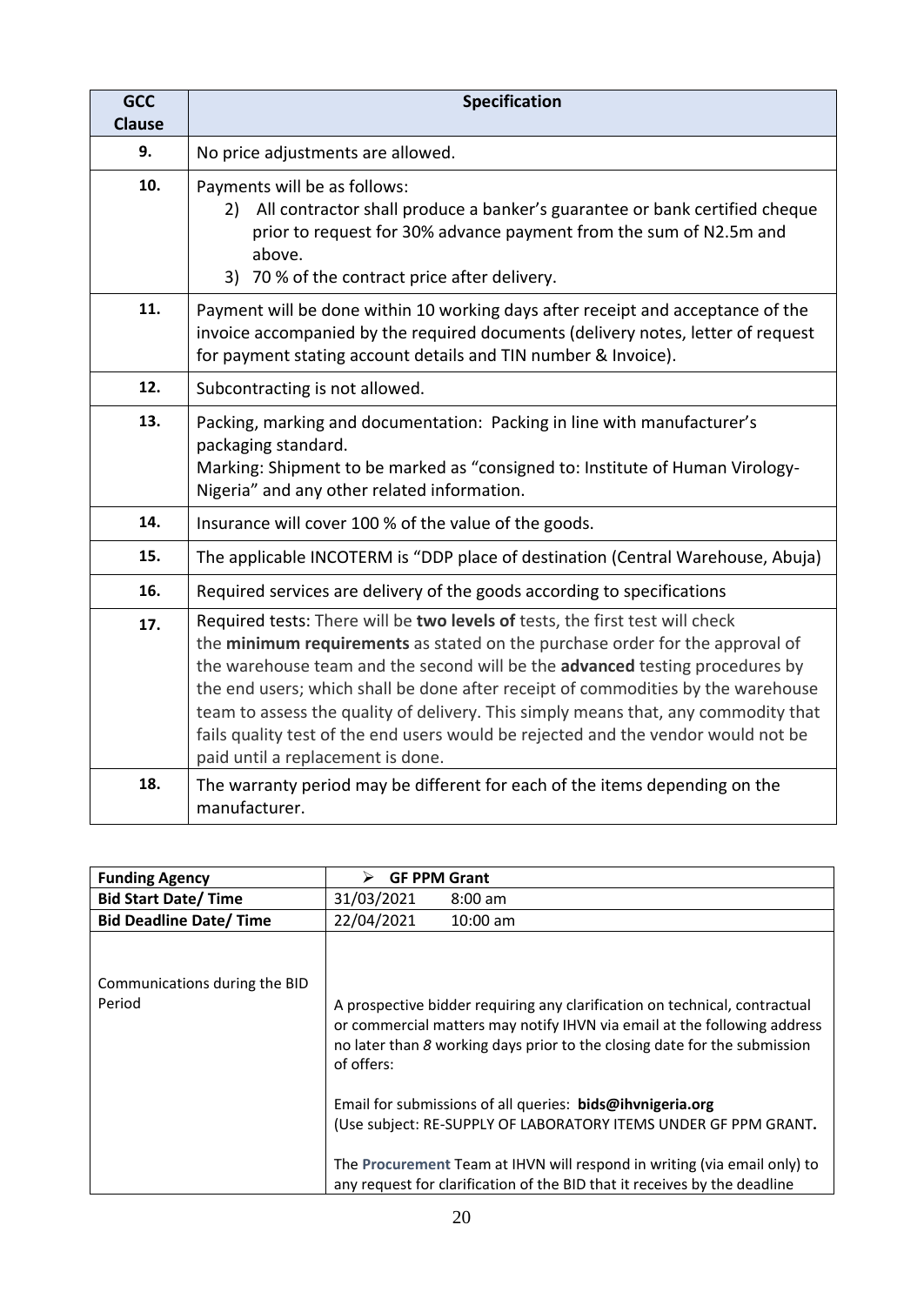| indicated above. A consolidated document of IHVN's response to all<br>questions (including an explanation of the query but without identifying<br>the source of enquiry) will be sent to all prospective bidders who have<br>acknowledged the BID.                                                                                                                                                                           |
|------------------------------------------------------------------------------------------------------------------------------------------------------------------------------------------------------------------------------------------------------------------------------------------------------------------------------------------------------------------------------------------------------------------------------|
| There shall be no individual presentation by or meeting with bidders until<br>after the closing date. From the date of issue of this bid to the final<br>selection, contact with IHVN officials concerning the bidding process shall<br>not be permitted, other than through the submission of queries and/or<br>through a possible presentation or meeting called for by IHVN, in<br>accordance with the terms of this bid. |

#### **Annex 1**

# **Detailed Specification/Quantity Required:**

| S/No           | <b>Item</b>                                                                                           | <b>Description</b>          | <b>QTY</b>     | <b>UOM</b><br>(Unit) |
|----------------|-------------------------------------------------------------------------------------------------------|-----------------------------|----------------|----------------------|
| $\mathbf{1}$   | Propylene 25ml, universal container                                                                   | Plastic, red cap            | 122            | Pack                 |
| $\overline{2}$ | 50 ml falcon tubes 500 pcs per case                                                                   | Propylene, conical          | 114            | Pack                 |
| $\overline{3}$ | 15 ml falcon tubes 500 pcs per case                                                                   | Propylene, conical          | 124            | Pack                 |
| 4              | Sterile disposable plastic loops, 1000<br>pieces/Pack, 10ul                                           | Plastic, sterile            | 26             | Pack                 |
| 5              | Pasteur-pipettes, plastic, sterile, 3ml, 500 per<br>pack                                              | Plastic, sterile            | 365            | Pack                 |
| 6              | Standard reaction tubes with O-ring, 2 ml,<br>1000 per pack                                           | Sterile                     | 21             | Pack                 |
| $\overline{7}$ | Box, Cryogenic<br>Storage, Plastic, 9x9=81places, Fits1-<br>2mLVials, Blue, 24Pcs                     | Plastic                     | 61             | Pack                 |
| 8              | Gloves, nitril, powder free, disposable,<br>medium size, 100 per pack, 10 packs per case<br>[1000pcs] | Nitril, disposable, sterile | 66             | case                 |
| 9              | Gloves, nitril, powder free, disposable, large<br>size, 100 per pack, 10 packs per case<br>[1000pcs]  | Nitril, disposable, sterile | 99             | case                 |
| 10             | Gloves, nitril, powder free, disposable, large<br>size, 100 per pack, 10 packs per case<br>[1000pcs]  | Nitril, disposable, sterile | 33             | case                 |
| 11             | Bag, Autoclave (24x36) 200/pk - Pack                                                                  | Plastic                     | $\overline{7}$ | Pack                 |
| 12             | Autoclave Bag (37 x 48) Pk 100 pcs RED                                                                | Autoclave                   | 55             | Pack                 |
| 13             | Cryo-tags sized to fit for use on cryo-tubes,<br>rolls of 1000                                        | Adhesive stickers           | 31             | Pack                 |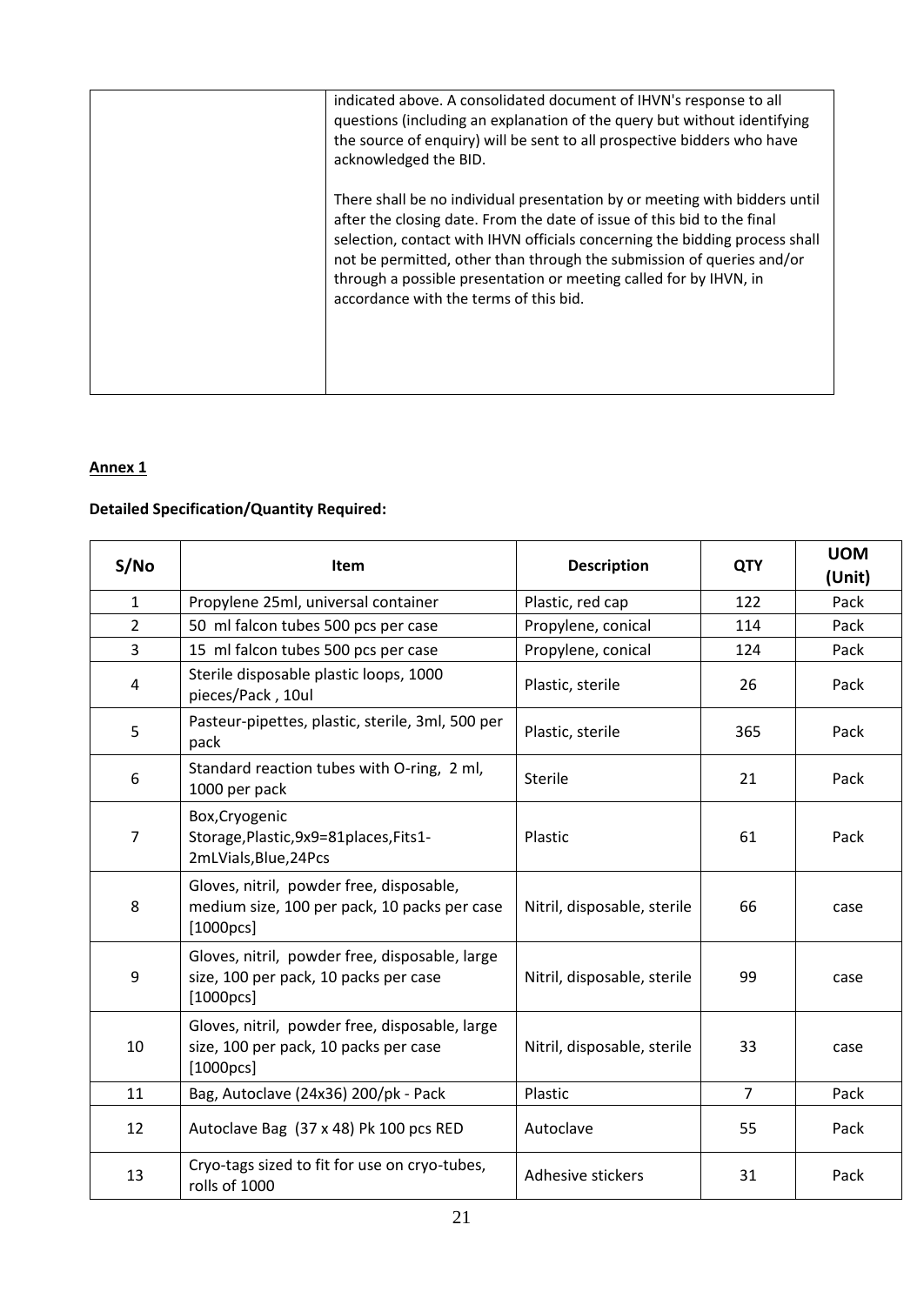| 14 | Prospore biological indicators                                                                        | Green/brown                       | 11  | Pack          |
|----|-------------------------------------------------------------------------------------------------------|-----------------------------------|-----|---------------|
| 15 | Prospore biological indicators                                                                        | Biege/dark brown                  | 11  | Pack          |
| 16 | N95 M3 respirators 10/pks/120 pieces / Case                                                           | N95                               | 72  | Pack          |
| 17 | Disinfectant, ethanol-based, container 5 litres                                                       | Liquid                            | 40  | <b>Bottle</b> |
| 18 | Auet Liquid soap, pH neutral, bottle of 1 litre<br>Vionex antimicrobial liquid                        | PH neutral, bottle of 1<br>Ltr    | 110 | <b>Bottle</b> |
| 19 | Concentrated Ultra Bleach 3.8 litres                                                                  | <b>VWR</b>                        | 33  | Pack          |
| 20 | Cotton wool, 500g                                                                                     | Roll                              | 132 | Pack          |
| 21 | Bench underpads 300/PK                                                                                | Absorbent                         | 27  | Pack          |
| 22 | Potassium dichromate                                                                                  | Salt                              | 5   | <b>Bottle</b> |
| 23 | Autoclavable Bioharzad bags 14X19, 200<br>pieces/pack                                                 | Autoclavable                      | 55  | Pack          |
| 24 | Autoclavable Bioharzad bags 8 x 12, 100<br>pieces/pack, case of 10 packs                              | Autoclavable                      | 28  | Pack          |
| 25 | Autoclave bags 36X45, 100 pieces/pack                                                                 | Autoclave                         | 55  | Pack          |
| 26 | DNAse-/RNAse-free TIPS, for pipettes 0.1 - 10<br>µl, 10 boxes at 96 per pack                          | DNAse and RNAse free,<br>Filtered | 26  | Pack          |
| 27 | DNAse-/RNAse-free TIPS, for pipettes 1 - 20<br>µl, 10 boxes at 96 per pack                            | DNAse and RNAse free,<br>Filtered | 52  | Pack          |
| 28 | DNAse-/RNAse-free TIPS, for pipettes 5 - 100<br>µl, 10 boxes at 96 per pack                           | DNAse and RNAse free,<br>Filtered | 52  | Pack          |
| 29 | DNAse-/RNAse-free TIPS, for pipettes 1 - 200<br>µl, 10 boxes at 96 per pack                           | DNAse and RNAse free,<br>Filtered | 26  | Pack          |
| 30 | DNAse-/RNAse-free TIPS, for pipettes 100 -<br>1000 µl, 10 boxes at 96 per pack                        | DNAse and RNAse free,<br>Filtered | 50  | Pack          |
| 31 | Ethanol 2.5L by 4                                                                                     | Absolute                          | 66  | Pack          |
| 32 | Filter paper round, diameter 150cm                                                                    | Diameter 150cm                    | 44  | Pack          |
| 33 | Sterile Gauze, rolls 500g                                                                             | Roll                              | 110 | Pack          |
| 34 | Gloves, nitril, powder free, disposable, small<br>size, 100 per pack, 10 packs per case<br>[1000pcs]  | Nitril, disposable, sterile       | 32  | Pack          |
| 35 | Gloves, nitril, powder free, disposable,<br>medium size, 100 per pack, 10 packs per case<br>[1000pcs] | Nitril, disposable, sterile       | 32  | Pack          |
| 36 | Gloves, nitril, powder free, disposable, large<br>size, 100 per pack, 10 packs per case<br>[1000pcs]  | Nitril, disposable, sterile       | 32  | Pack          |
| 37 | Petridishes (packs) 20 per pack, 90mm Dia x<br>14mm Deep, with Lid.                                   | Plastic, 90mm Dia x<br>14mm Deep  | 42  | Pack          |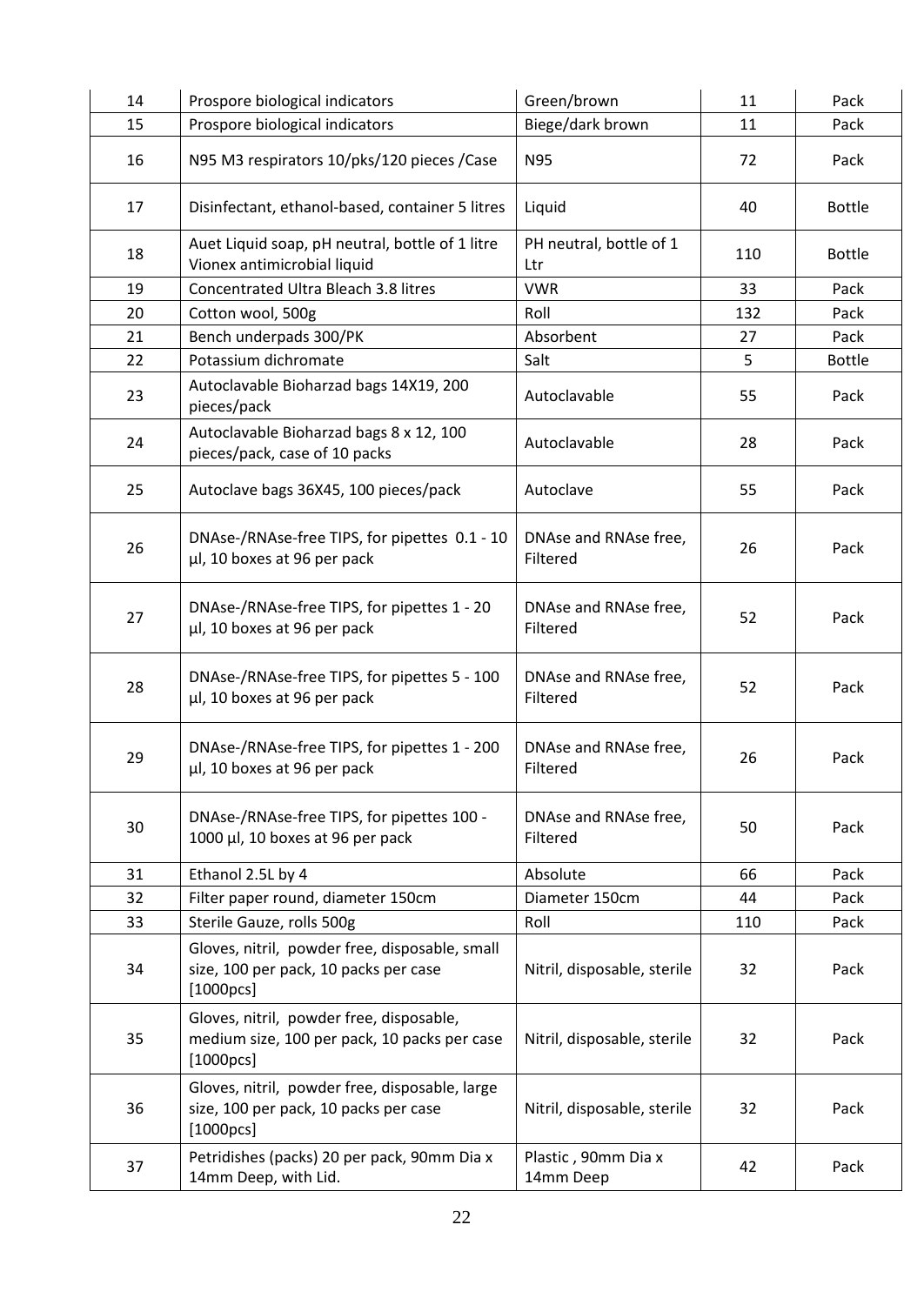| 38 | Syringe 10ml box box of 100                           | Box                                                        | $\overline{7}$ | Pack          |
|----|-------------------------------------------------------|------------------------------------------------------------|----------------|---------------|
| 39 | Syringe 5ml box of 100                                | Box                                                        | 5              | Pack          |
| 40 | Resealable plastic bags                               | Resealable                                                 | 132            | Pack          |
| 41 | Stainless forcept                                     | Stainless                                                  | 22             | Pack          |
| 42 | Transparent protector sheet (100/pk)                  | Transparent                                                | 132            | Pack          |
| 43 | Autoclave tapes                                       | Autoclavable                                               | 132            | Pack          |
| 44 | Glass beads                                           | Autoclavable, 500g                                         | 2              | <b>Bottle</b> |
| 45 | Safety choice bouffant caps 1000pcs/pk                | Disposable                                                 | 20             | Pack          |
| 46 | Applicator sticks                                     | Box                                                        | 249            | Pack          |
| 47 | Liquid soap, pH neutral, bottle of 1 litre            | Neutral PH 900ml                                           | 14             | <b>Bottle</b> |
| 48 | Hand sanitizer 500ml                                  | Gel                                                        | 132            | <b>Bottle</b> |
| 49 | kimwipes (large) Delicate Task Wiper 280/pk -<br>Pack | Disposable wiper, 8-<br>25/64" Length x 4-<br>25/64" Width | 126            | Pack          |
| 50 | Sharp Containers-Medium                               | Red                                                        | 79             | Pack          |
| 51 | <b>Sharp Containers-Big</b>                           | Red                                                        | 272            | Pack          |
| 52 | Nutrient Agar 0.5kg                                   | Bottle, 0.5kg                                              | $\overline{7}$ | <b>Bottle</b> |
| 53 | <b>Blood Agar Base</b>                                | Bottle, 500g                                               | $\overline{7}$ | <b>Bottle</b> |
| 54 | Potassium permanganate (500g)                         | Bottle, 500g                                               | 3              | <b>Bottle</b> |
| 55 | Ethanol 2.5L by 4                                     | Concentrated, 2.51                                         | 23             | Pack          |
| 56 | Tween 80, 100ml                                       | Bottle, 100ml                                              | 55             | <b>Bottle</b> |
| 57 | Bovine Serum Albumin, bottles 100g                    | Bottle, 100g                                               | 11             | <b>Bottle</b> |
| 58 | Sulphuric acid, 2.5L bottles, absolute                | Concentrated, 2.5 L                                        | 11             | Pack          |
| 59 | Barium chloride (25g)                                 | Bottle, 25G                                                | 11             | <b>Bottle</b> |
| 60 | Pyruvic acid (1 litre)                                | Concentrated, 1 L                                          | 11             | <b>Bottle</b> |
| 61 | Methanol by 2.5L X 4 bottles                          | Bottle, 2.5Lx4                                             | 33             | Pack          |
| 62 | Spatula Blue                                          | Case of 7500 pieces                                        | 2              | Pack          |
| 63 | Anti-skid universal                                   | Case of 300 pieces                                         | 44             | Pack          |
| 64 | Pyruvic Acid                                          | 1X 1 litre                                                 | 11             | <b>Bottle</b> |
| 65 | Pyruvic Acid                                          | 1X 1 litre                                                 | 11             | <b>Bottle</b> |
| 66 | Cycloserine                                           | 10 <sub>g</sub>                                            | 11             | <b>Bottle</b> |
| 67 | Rifabutin                                             | 98% (HPLC), 5g                                             | 17             | <b>Bottle</b> |
| 68 | P 4 - Aminosalicylic Acid                             | 5g                                                         | 9              | <b>Bottle</b> |
| 69 | Tween 80                                              | 1X 100ml                                                   | 18             | <b>Bottle</b> |
| 70 | Clofaximine-5g                                        | Powdered                                                   | 11             | <b>Bottle</b> |
| 71 | Bioharzad bags 14X19                                  | Autoclavable                                               | 110            | Pack          |
| 72 | Biohazard bags 36X45                                  | Autoclavable                                               | 70             | Pack          |
| 73 | 15 ml falcon tubes propylene                          | Conical, propylene                                         | 18             | Pack          |
| 74 | 50 ml falcon tubes propylene                          | Conical, propylene                                         | 12             | Pack          |
| 75 | Sterile loops 10ul                                    | Plastic, strile,<br>disposable                             | 3              | Pack          |
| 76 | Standard reaction tubes with O-ring, 1.5 ml           | Propylene                                                  | 29             | Pack          |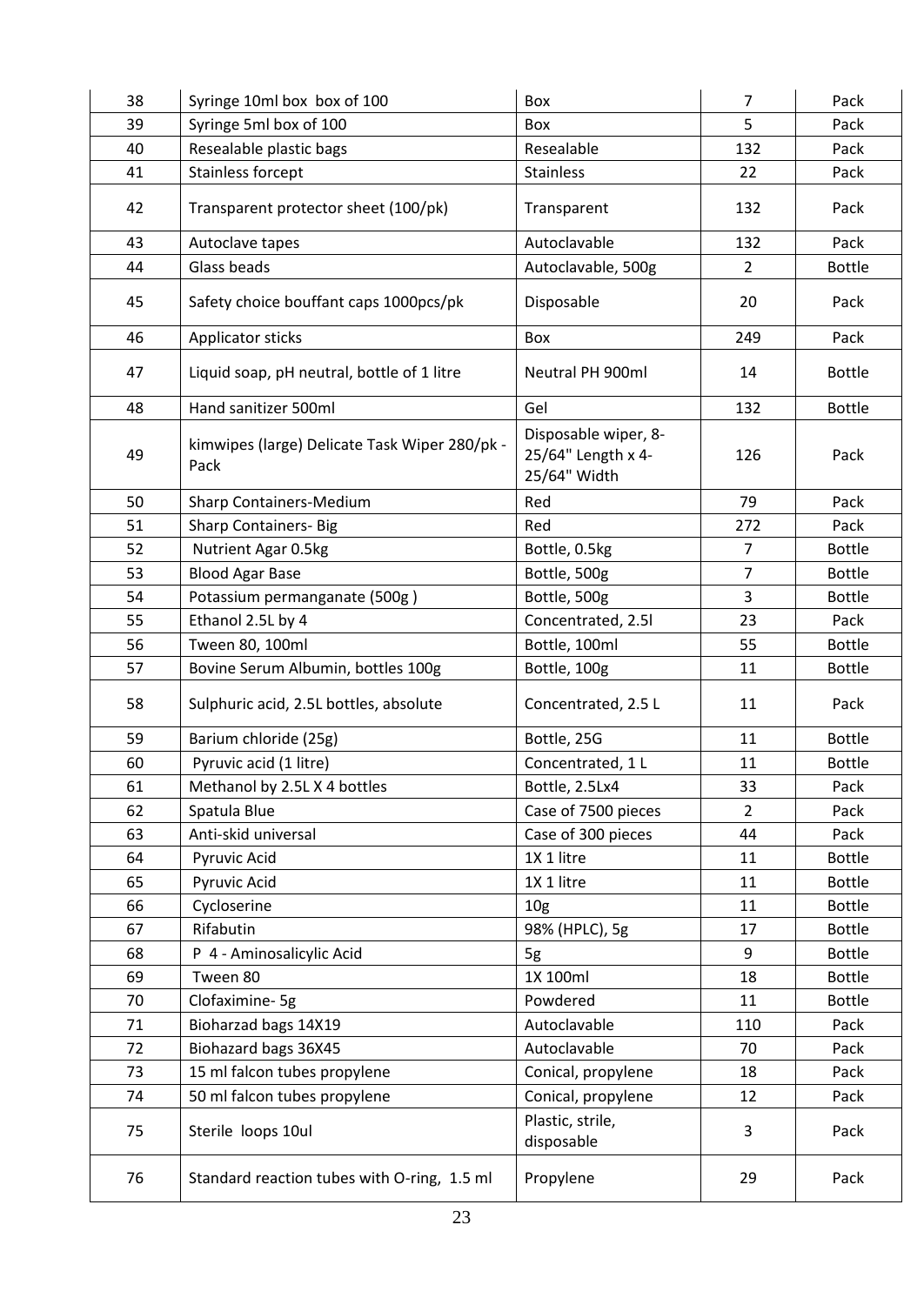| 77  | Standard reaction tubes with O-ring, 2 ml                | Propylene                                                  | 29  | Pack          |
|-----|----------------------------------------------------------|------------------------------------------------------------|-----|---------------|
| 78  | Cryo-vial, sterile with cap, 2 ml, with outer<br>winding | Propylene                                                  | 9   | Pack          |
| 79  | Cryo-tags, sized to fit for use on cryo-tubes            | <b>Stickers</b>                                            | 9   | Pack          |
| 80  | 12 strip 0.2ml PCR tubes (single tubes)                  | DNAse and RNAse free,<br>sterile                           | 18  | Pack          |
| 81  | 12 strip 0.2ml PCR tubes with caps                       | DNAse and RNAse free,<br>sterile                           | 12  | Pack          |
| 82  | TIPS, for pipettes $0.1 - 10 \mu l$                      | DNAse and RNAse free,<br>filtered                          | 29  | Pack          |
| 83  | TIPS, for pipettes $1 - 20$ µl                           | DNAse and RNAse free,<br>filtered                          | 58  | Pack          |
| 84  | TIPS, for pipettes 10 - 100 µl                           | DNAse and RNAse free,<br>filtered                          | 58  | Pack          |
| 85  | TIPS, for pipettes 20 - 200 µl                           | DNAse and RNAse free,<br>filtered                          | 29  | Pack          |
| 86  | TIPS, PE, for pipettes 0.5 - 10 µl                       | DNAse and RNAse free,                                      | 29  | Pack          |
| 87  | TIPS, PE, for pipettes $1 - 200 \mu l$                   | DNAse and RNAse free,                                      | 15  | Pack          |
| 88  | TIPS, PE, for pipettes 100 - 1000 µl                     | DNAse and RNAse free,                                      | 15  | Pack          |
| 89  | Pasteur-pipettes, plastic, sterile, 3ml                  | Plastic, sterile                                           | 86  | Pack          |
| 90  | Gloves, X large size                                     | Vinyl powder free,<br>disposable                           | 66  | Pack          |
| 91  | Gloves, medium size                                      | Vinyl powder free,<br>disposable                           | 50  | Pack          |
| 92  | Gloves, large size                                       | Vinyl powder free,<br>disposable                           | 33  | Pack          |
| 93  | Gloves, nitril, Xlarge size                              | Nitril, powder free,<br>disposable                         | 110 | Pack          |
| 94  | Gloves, nitril, small size                               | Nitril, powder free,<br>disposable                         | 55  | Pack          |
| 95  | Gloves, nitril, medium size                              | Nitril, powder free,<br>disposable                         | 22  | Pack          |
| 96  | Ethanol by 4                                             | Absolute                                                   | 81  | Pack          |
| 97  | Bioharzad bags 8 x 12                                    | Autoclavable                                               | 55  | Pack          |
| 98  | Bench underpad                                           | Absorbent                                                  | 33  | Pack          |
| 99  | Clorox Ultra Bleach                                      | Concentrated 3.8Ltr<br>botte                               | 33  | Pack          |
| 100 | Liquid soap                                              | <b>Neutral PH</b>                                          | 14  | <b>Bottle</b> |
| 101 | Kimwipes                                                 | Disposable wiper, 8-<br>25/64" Length x 4-<br>25/64" Width | 66  | Pack          |